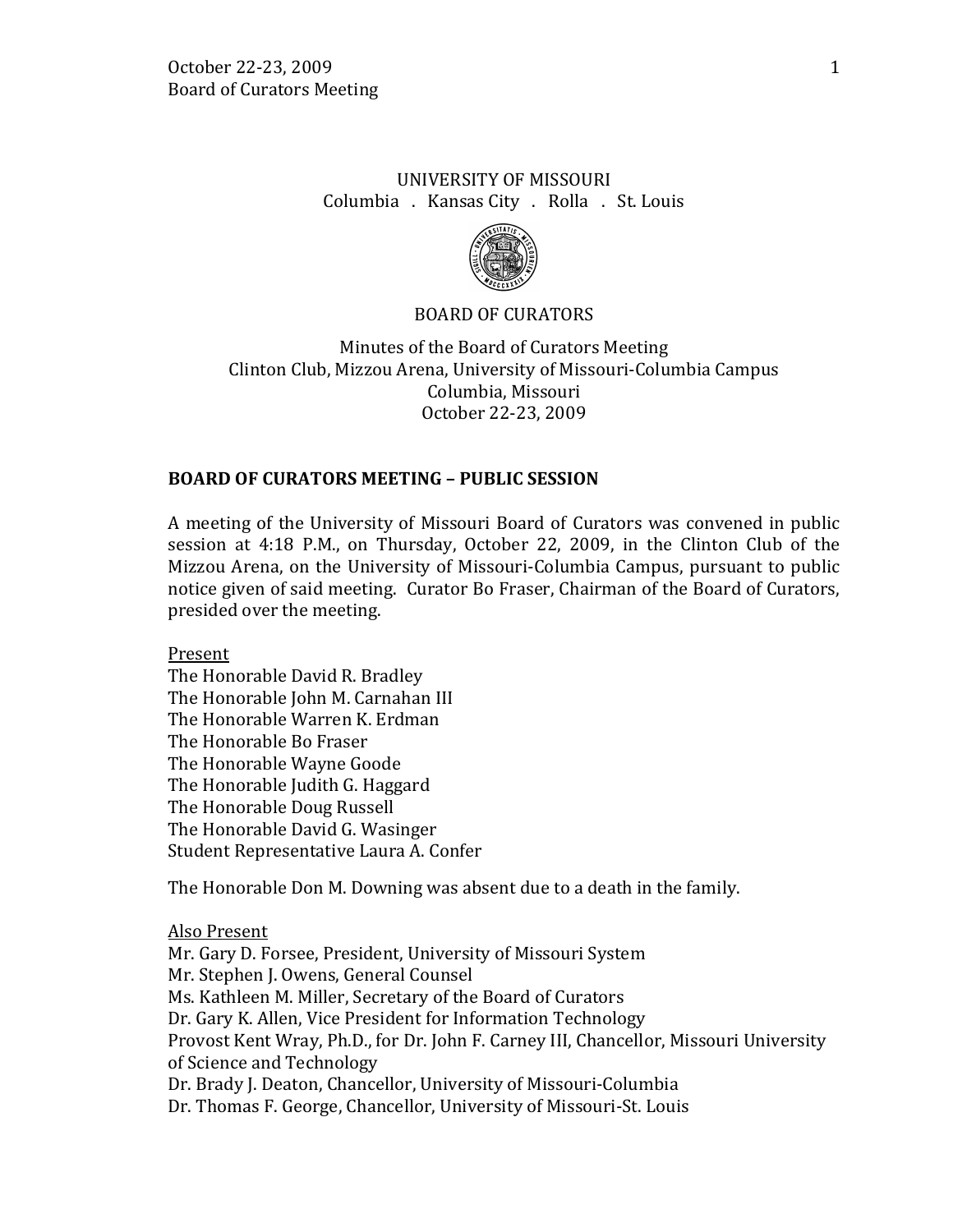Dr. Steven Graham, Senior Associate Vice President for Academic Affairs Mr. Stephen C. Knorr, Vice President for Government Relations Ms. Natalie "Nikki" Krawitz, Vice President for Finance and Administration Mr. Leo E. Morton, Chancellor, University of Missouri-Kansas City Dr. Michael F. Nichols, Vice President for Research and Economic Development Dr. Betsy Rodriguez, Vice President for Human Resources Dr. David R. Russell, Senior Associate Vice President and Chief of Staff Ms. Cindy Pollard, Associate Vice President of Strategic Communications Ms. Jennifer Hollingshead, Assistant Director University Communications Media Representatives

It was moved by Curator Haggard and seconded by Curator Wasinger, that

there shall be an executive session with a closed record and closed vote of the Board

of Curators meeting, on Thursday, October 22, 2009, and as needed on Friday,

October 23, 2009, for consideration of:

- **Section 610.021(1), RSMo**, relating to matters identified in that provision, which include legal actions, causes of action or litigation, and confidential or privileged communications with counsel; and
- **Section 610.021(2), RSMo**, relating to matters identified in that provision, which include leasing, purchase, or sale of real estate; and
- **Section 610.021(3), RSMo**, relating to matters identified in that provision, which include hiring, firing, disciplining, or promoting of particular employees; and
- **Section 610.021(12), RSMo**, relating to matters identified in that provision, which include sealed bids and related documents and sealed proposals and related documents or documents related to a negotiated contract; and
- **Section 610.021(13), RSMo**, relating to matters identified in that provision, which include individually identifiable personnel records, performance ratings, or records pertaining to employees or applicants for employment; and
- **Section 610.021(17), RSMo**, relating to matters identified in that provision, which include confidential or privileged communications between a public governmental body and its auditor.

Roll call vote:

Curator Bradley voted yes.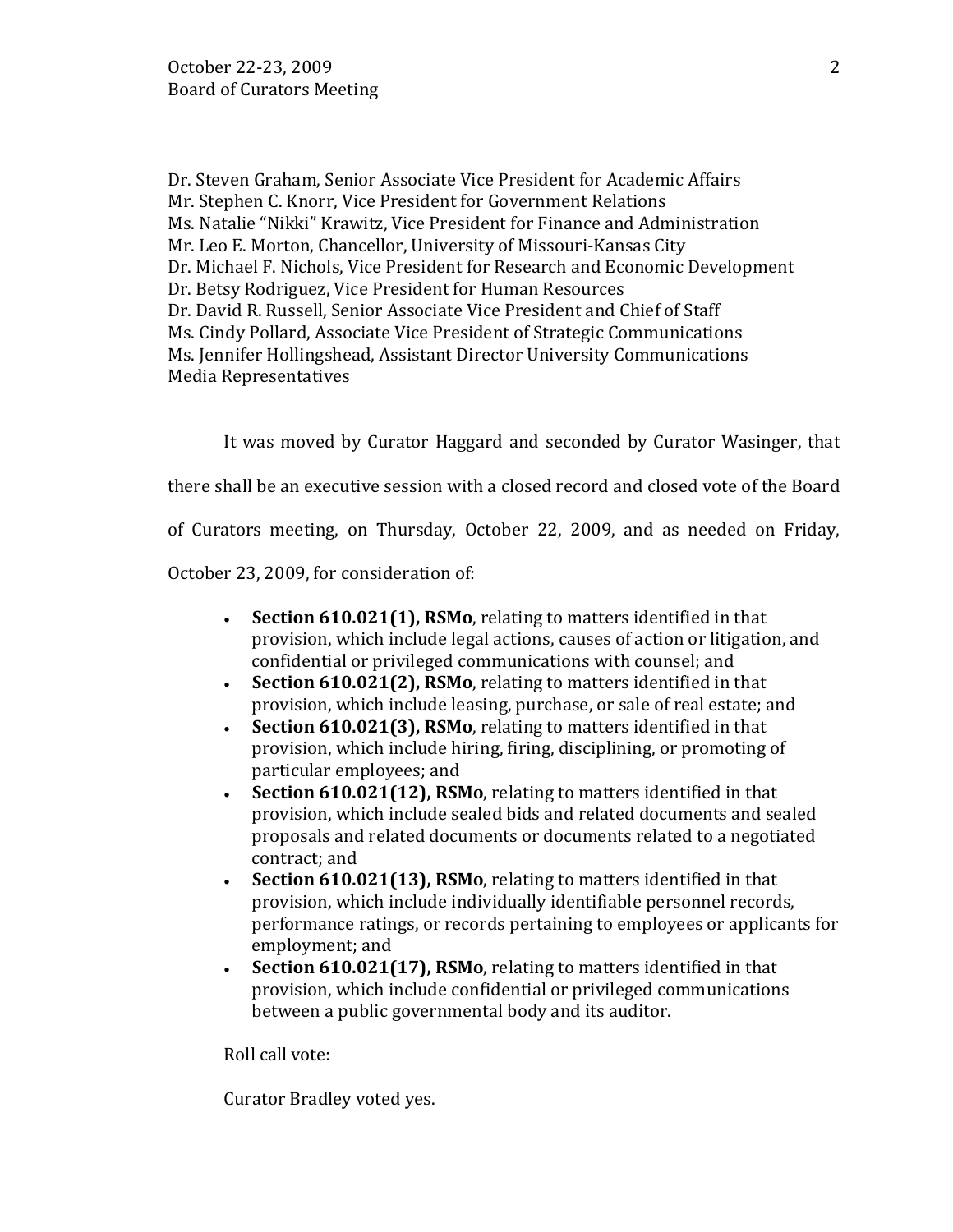Curator Carnahan voted yes. Curator Downing was absent. Curator Erdman voted yes. Curator Fraser voted yes. Curator Goode voted yes. Curator Haggard voted yes. Curator Russell voted yes. Curator Wasinger voted yes.

The motion carried.

Meeting Break – 4:20 P.M., October 22, 2009

### **BOARD OF CURATORS MEETING – EXECUTIVE SESSION**

A meeting of the University of Missouri Board of Curators was convened in executive session at 4:30 P.M., on Thursday, October 22, 2009, in the Clinton Club of the Mizzou Arena, on the University of Missouri-Columbia campus, pursuant to public notice given of said meeting. Curator Bo Fraser, Chairman of the Board of Curators, presided over the meeting.

Present

The Honorable David R. Bradley The Honorable John M. Carnahan III The Honorable Warren K. Erdman The Honorable Bo Fraser The Honorable Wayne Goode The Honorable Judith G. Haggard The Honorable Doug Russell The Honorable David G. Wasinger Student Representative Laura A. Confer

The Honorable Don M. Downing was absent due to a death in the family.

Also Present Mr. Gary D. Forsee, President, University of Missouri System Mr. Stephen J. Owens, General Counsel Ms. Kathleen M. Miller, Secretary of the Board of Curators Provost Kent Wray, Ph.D., for Dr. John F. Carney III, Chancellor, Missouri University of Science and Technology Dr. Brady J. Deaton, Chancellor, University of Missouri-Columbia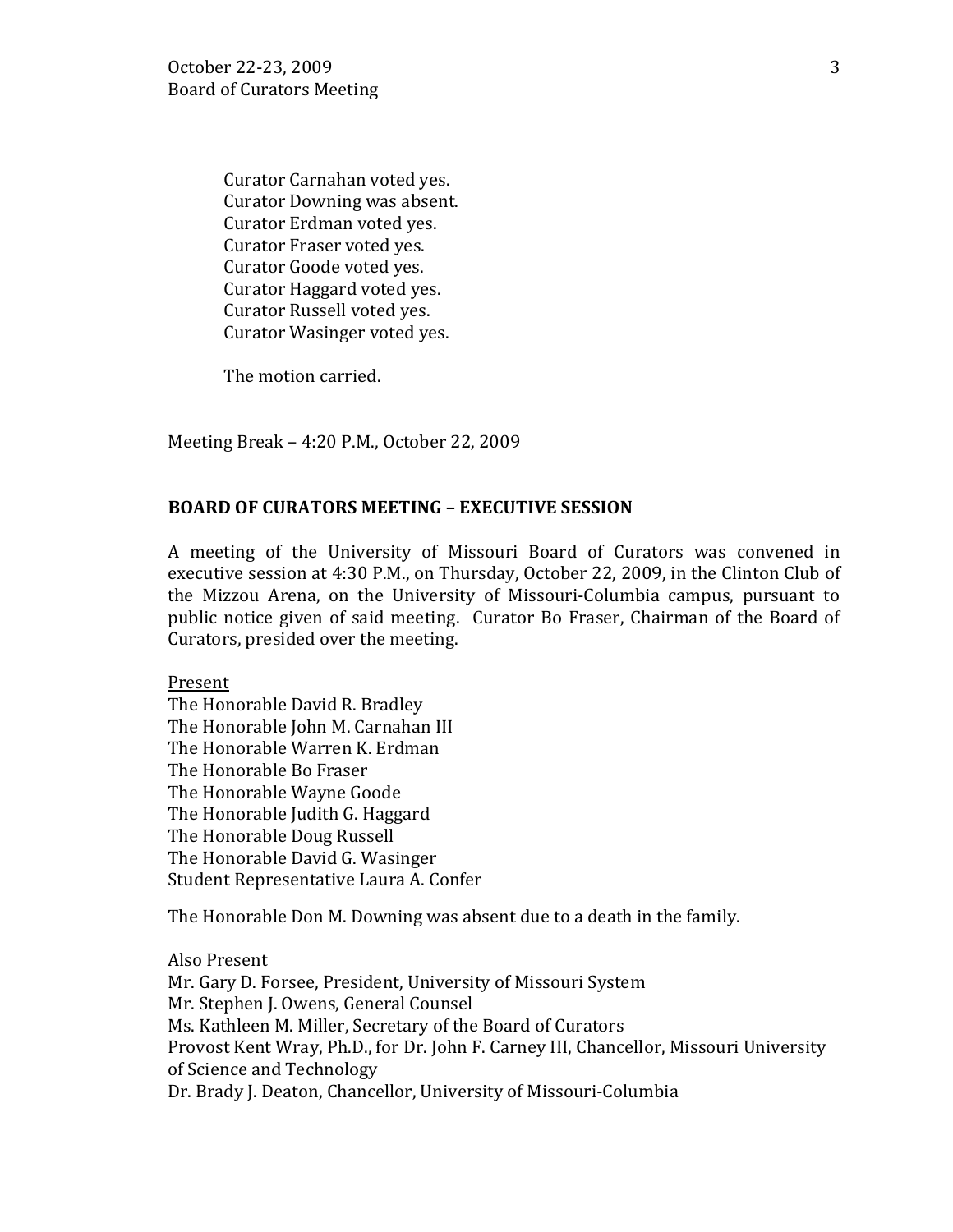Dr. Thomas F. George, Chancellor, University of Missouri-St. Louis Dr. Steven Graham, Senior Associate Vice President for Academic Affairs Ms. Natalie "Nikki" Krawitz, Vice President for Finance and Administration Mr. Leo E. Morton, Chancellor, University of Missouri-Kansas City Dr. David R. Russell, Senior Associate Vice President and Chief of Staff Mr. John Tverdek, PricewaterhouseCoopers, Internal Auditor

Curators' Professorship: Professor Nicholas Leventis, Missouri S&T - presented by Senior Associate Vice President Graham

It was recommended by Chancellor Carney, endorsed by President Forsee,

recommended by the Academic, Student and External Affairs Committee, moved by

Curator Carnahan and seconded by Curator Haggard, that the following action be

approved:

upon the recommendation of Chancellor Carney, the Provost and Executive Vice Chancellor for Academic Affairs, and the Department of Chemistry, Professor Nicholas Leventis shall be named to the position of University of Missouri Curators' Professor, effective January 1, 2010. Professor Leventis will receive a \$10,000 annual stipend as long as he holds this position. \$5,000 will go to increased compensation (salary and benefits less applicable taxes) with the remaining \$5,000 available for professional expenses associated with his teaching, research, or creative activities. In accordance with Collected Rules and Regulations, 320.070, this appointment is for a period of five years, which may be renewed at the discretion of the chancellor.

(Complete nomination materials are on file with the Office of the Chancellor.)

Curators' Teaching Professorship: Professor James A. Drallmeier, Missouri S&T – presented by Senior Associate Vice President Graham

It was recommended by Chancellor Carney, endorsed by President Forsee,

recommended by the Academic, Student and External Affairs Committee, moved by

Curator Carnahan and seconded by Curator Haggard, that the following action be

approved: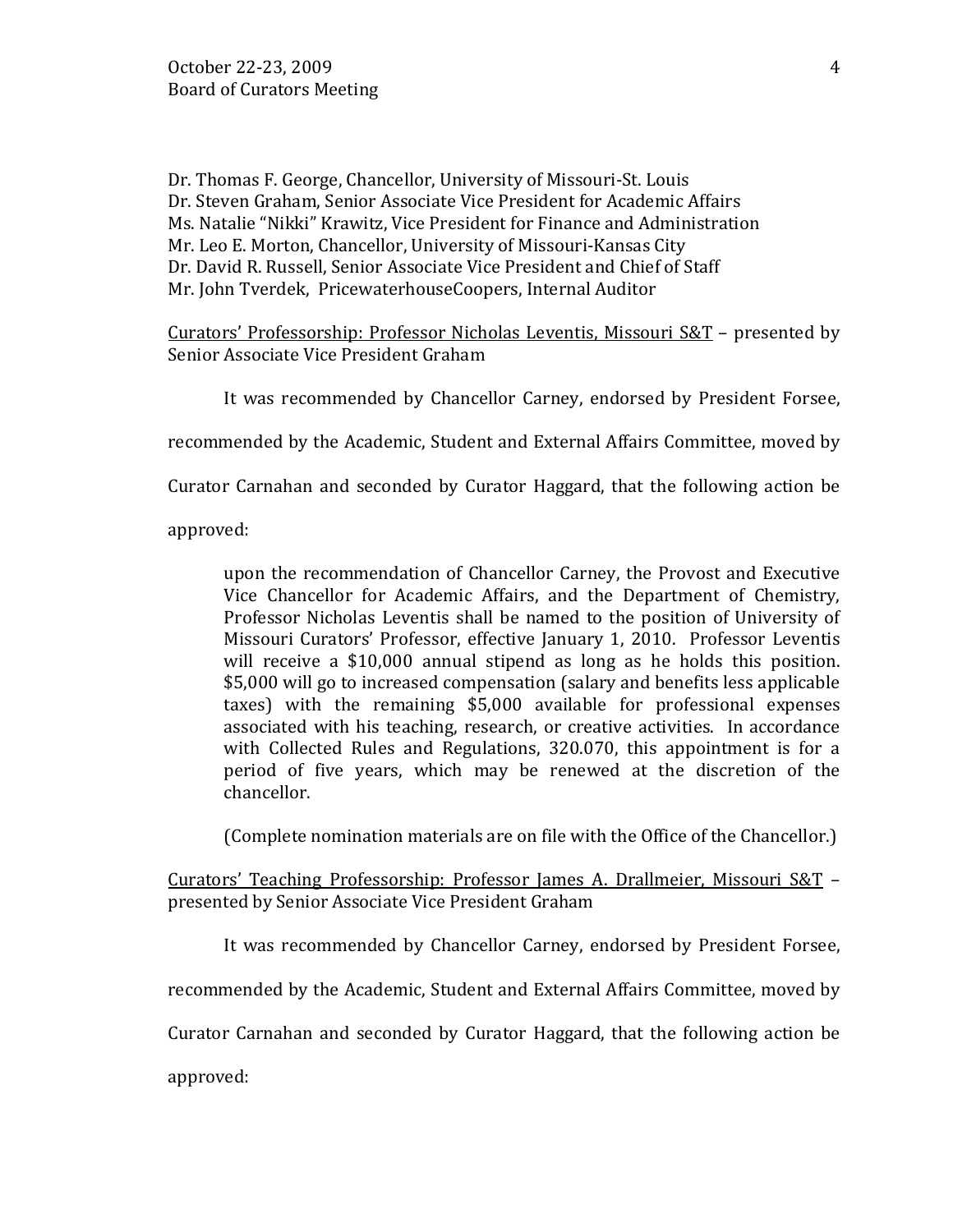upon the recommendation of Chancellor Carney, the Provost and Executive Vice Chancellor for Academic Affairs, and the Department of Mechanical and Aerospace Engineering, Professor James A. Drallmeier shall be named to the position of University of Missouri Curators' Teaching Professor, effective January 1, 2010. Professor Drallmeier will receive a \$10,000 annual stipend as long as he holds this position. \$5,000 will go to increased compensation (salary and benefits less applicable taxes) with the remaining \$5,000 available for professional expenses associated with his teaching, research, or creative activities. In accordance with Collected Rules and Regulations, 320.070, this appointment is for a period of five years, which may be renewed at the discretion of the chancellor.

(Complete nomination materials are on file with the Office of the Chancellor.)

Roll call vote:

Curator Bradley voted yes. Curator Carnahan voted yes. Curator Downing was absent. Curator Erdman voted yes. Curator Fraser voted yes. Curator Goode voted yes. Curator Haggard voted yes. Curator Russell voted yes. Curator Wasinger voted yes.

The motion carried.

194It was recommended by Vice President Krawitz, endorsed by President

Forsee, moved by Curator Russell and seconded by Curator Bradley, that the

following action be approved:

the Vice President for Finance and Administration shall be authorized to sell approximately 0.51 acres adjacent to Lot 20, Missouri Research Park to CRG-MRP, LLC for \$7.00 s.f. (\$156, 289), for the University of Missouri System.

Proceeds credited to: Missouri Research Park Funds \$156,289

Roll call vote: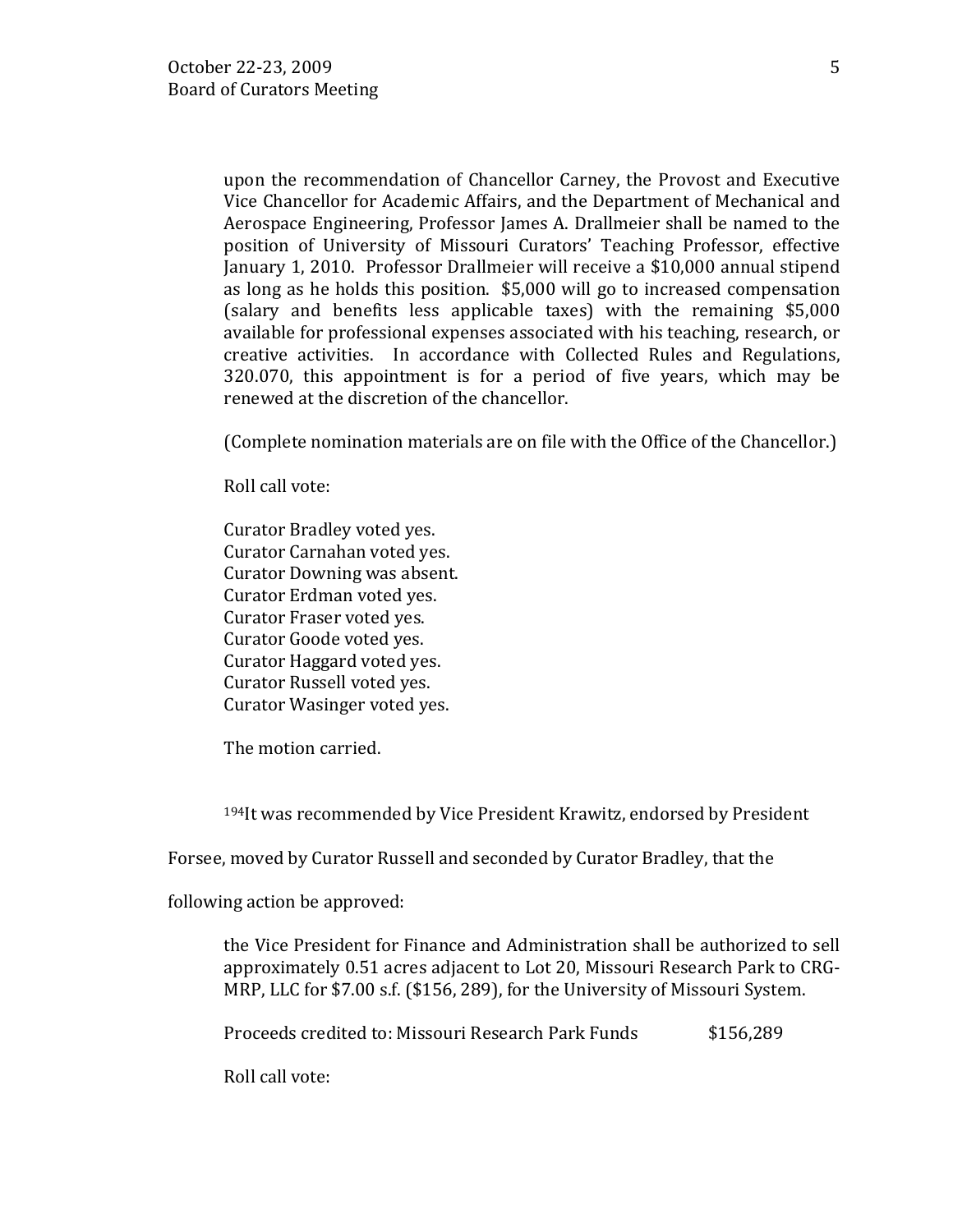Curator Bradley voted yes. Curator Carnahan voted yes. Curator Downing was absent. Curator Erdman voted yes. Curator Fraser voted yes. Curator Goode voted yes. Curator Haggard voted yes. Curator Russell voted yes. Curator Wasinger voted yes.

The motion carried.

On January 11, 2010, the University of Missouri closed on the sale of 0.51 acres adjacent to Lot 20, Missouri Research Park to CRG-MRP,LLC. The deed is #C0087N for this sold parcel.

<sup>195</sup> Grand Center, Inc. Agreement, UMSL - presented by President Forsee (with background information provided by Curator Goode)

It was recommended by Chancellor George, endorsed by President Forsee,

recommended by the Finance Committee, moved by Curator Carnahan and

seconded by Curator Wasinger, that the following action be approved:

the Vice President for Finance and Administration shall be authorized to enter into an agreement with Grand Center, Inc., for the transfer of 3651 Olive Street, St. Louis, Missouri, for the University of Missouri-St. Louis, under the following terms:

1. The University will take title to 3651 Olive Street, St. Louis, by the end of 2009 for a purchase price of \$10.00

Roll call vote:

Curator Bradley voted no. Curator Carnahan voted yes. Curator Downing was absent. Curator Erdman voted yes. Curator Fraser voted yes. Curator Goode voted yes. Curator Haggard voted yes.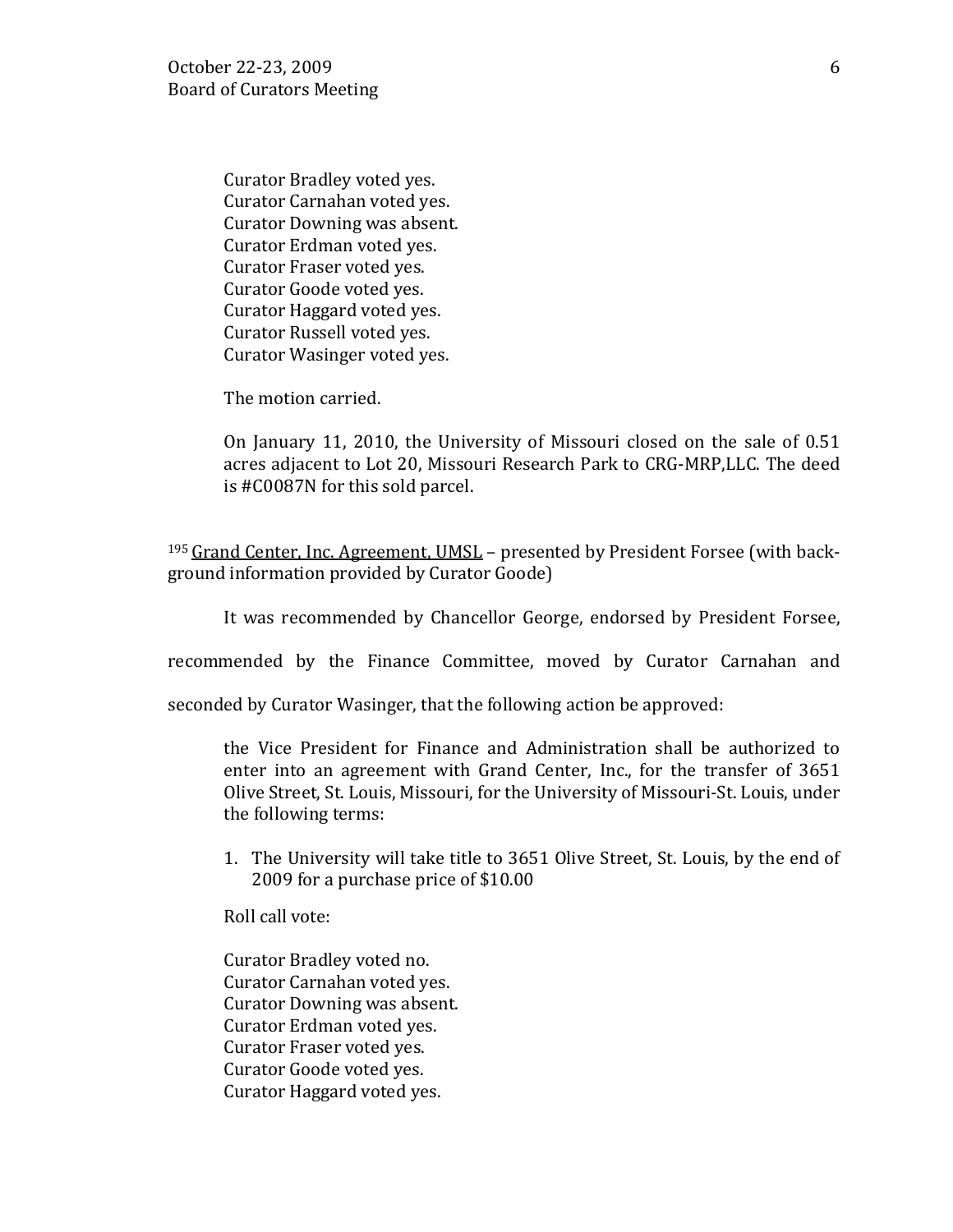Curator Russell voted yes. Curator Wasinger voted yes.

The motion carried with a vote of seven in favor and one opposed.

An agreement with Grand Center, Inc., for the transfer of 3651 Olive Street, St. Louis, Missouri, to the University of Missouri on behalf of the University of Missouri-St. Louis was fully executed on December 14, 2009. The property was deeded to the University of Missouri by Grand Properties, Inc., and closing occurred December 17, 2009. The purchase price was \$10.00. This 0.43 acre site is Deed # S178.

The remainder of this recommendation is provided in the excerpt of closed minutes at the end of this document and will not be made public until transactions are complete.

The Board of Curators meeting-executive session was recessed at 5:35 P.M., on Thursday, October 22, 2009, to be continued upon conclusion of the public session on Friday, October 23, 2009.

#### **Board of Curators Working Dinner**

Providence Point, Columbia, Missouri 6:00 – 8:00 P.M. Thursday, October 22, 2009

Present The Honorable David R. Bradley The Honorable John M. Carnahan III The Honorable Warren K. Erdman The Honorable Bo Fraser The Honorable Wayne Goode The Honorable Judith G. Haggard The Honorable Doug Russell The Honorable David G. Wasinger Student Representative Laura A. Confer

The Honorable Don M. Downing was absent due to a death in the family.

Also Present Mr. and Mrs. Gary D. Forsee Mr. Stephen J. Owens Ms. Kathleen M. Miller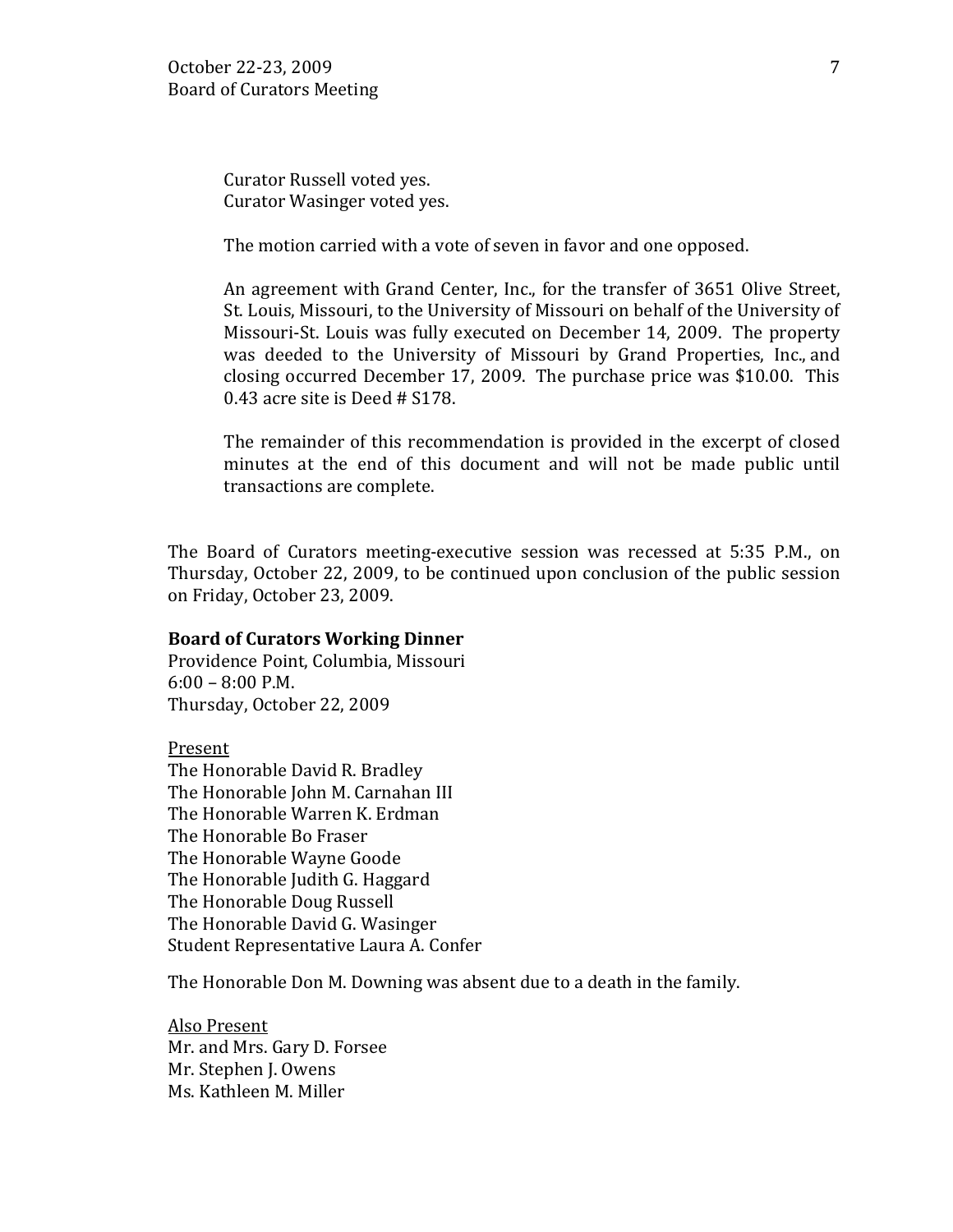October 22-23, 2009 8 Board of Curators Meeting

Dr. Gary K. Allen Provost Kent Wray for Dr. John F. Carney III Provost Glen Cope Dr. Brady J. Deaton Provost Brian Foster Dr. Thomas F. George Dr. Steven Graham Provost Gail Hackett Mr. Stephen C. Knorr Ms. Natalie "Nikki" Krawitz Mr. Leo E. Morton Dr. Michael F. Nichols Dr. Betsy Rodriguez Dr. David R. Russell Ms. Cindy Pollard Mr. David Welter, presenter Mr. Jim Moody, presenter Media Representative

#### **Program:**

Missourians for Higher Education – presented by David Welte (handouts on file)

Missouri Budget Report – presented by Jim Moody (slide set on file)

#### **BOARD OF CURATORS MEETING – PUBLIC SESSION**

A meeting of the University of Missouri Board of Curators was convened in public session at 9:00 A.M., on Friday, October 23, 2009, in the Clinton Club of the Mizzou Arena, on the University of Missouri-Columbia Campus, pursuant to public notice given of said meeting. Curator Bo Fraser, Chairman of the Board of Curators, presided over the meeting.

## Present

The Honorable David R. Bradley The Honorable John M. Carnahan III The Honorable Warren K. Erdman The Honorable Bo Fraser The Honorable Wayne Goode The Honorable Judith G. Haggard The Honorable Doug Russell The Honorable David G. Wasinger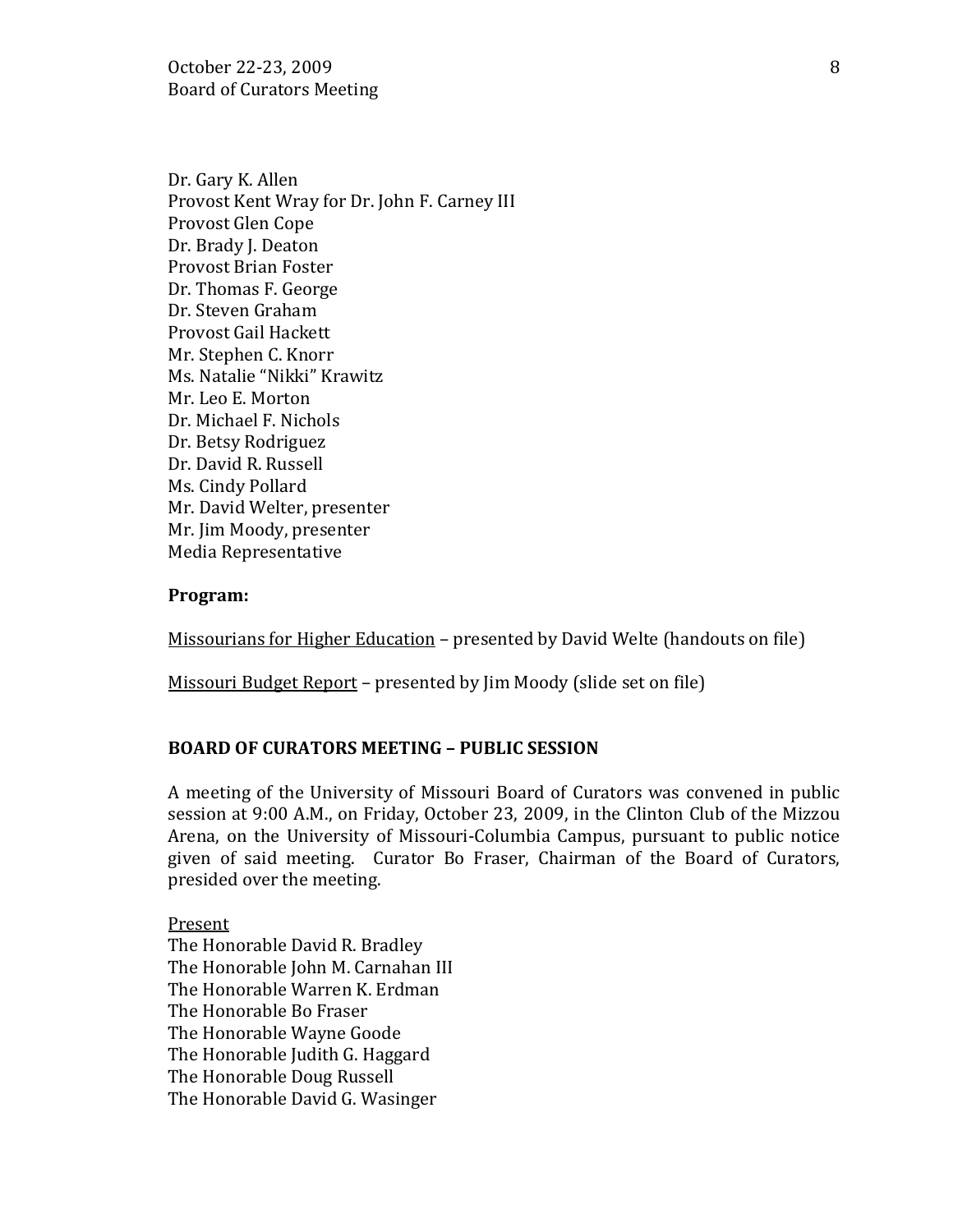Student Representative Laura A. Confer

The Honorable Don M. Downing was absent due to a death in the family.

#### Also Present

Mr. Gary D. Forsee, President, University of Missouri System Mr. Stephen J. Owens, General Counsel Ms. Kathleen M. Miller, Secretary of the Board of Curators Dr. Gary K. Allen, Vice President for Information Technology Provost Kent Wray, Ph.D., for Dr. John F. Carney III, Chancellor, Missouri University of Science and Technology Dr. Brady J. Deaton, Chancellor, University of Missouri-Columbia Dr. Thomas F. George, Chancellor, University of Missouri-St. Louis Dr. Steven Graham, Senior Associate Vice President for Academic Affairs Mr. Stephen C. Knorr, Vice President for Government Relations Ms. Natalie "Nikki" Krawitz, Vice President for Finance and Administration Mr. Leo E. Morton, Chancellor, University of Missouri-Kansas City Dr. Michael F. Nichols, Vice President for Research and Economic Development Dr. Betsy Rodriguez, Vice President for Human Resources Dr. David R. Russell, Senior Associate Vice President and Chief of Staff Ms. Cindy Pollard, Associate Vice President of Strategic Communications Ms. Jennifer Hollingshead, Assistant Director University Communications Media Representatives

Resolution Presentation to Dr. and Mrs. Gordon H. Lamb by Board Chairman Fraser

Board Chairman's Report – presented by Chairman Fraser (transcription on file)

University President's Report – presented by President Forsee (transcription and slides with text on file)

Chancellors' Reports (slides on file)

University of Missouri-Kansas City – presented by Chancellor Morton University of Missouri-St. Louis – presented by Chancellor George Missouri University of Science and Technology – presented by Provost Wray University of Missouri-Columbia – presented by Chancellor Deaton

University of Missouri Health System Report – presented by Hal Williamson, M.D. and Mr. Kevin Necas (slides on file)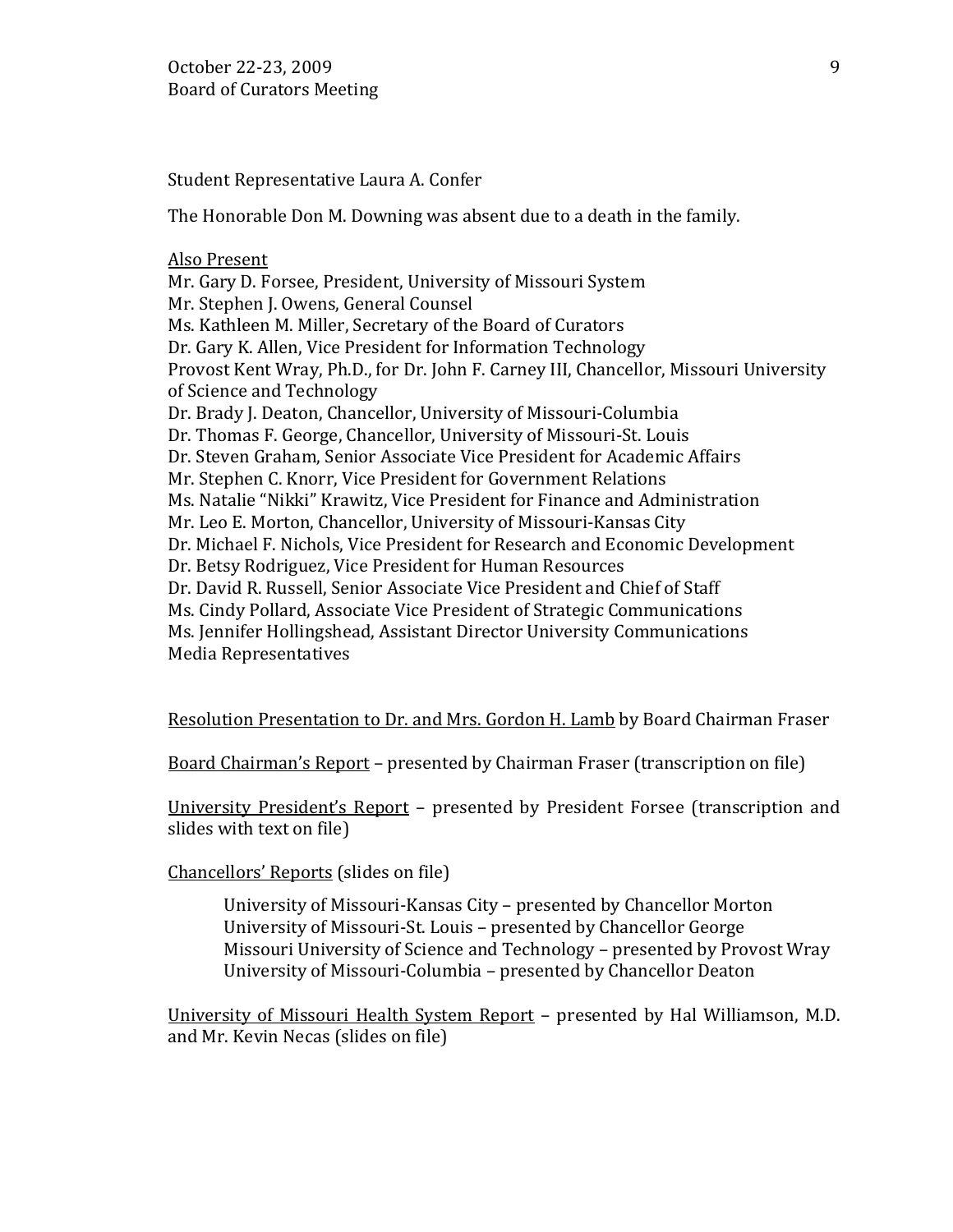## **Consent Agenda**

It was endorsed by President Forsee, moved by Curator Haggard and seconded by Curator Carnahan, that the following items be approved by consent agenda:

1. Minutes of the Board of Curators Meetings:

Board of Curators meeting, July 24, 2009, Board of Curators Executive Committee meeting, July 16, 2009, and Board of Curators special meeting, September 16, 2009

2. Degrees, Fall Semester 2009

The action of the President of the University of Missouri System in awarding degrees and certificates to candidates recommended by the various faculties and committees of the four University of Missouri campuses who fulfill the requirements for such degrees and certificates at the end of the Fall Semester 2009, shall be approved, and the lists of said students who have been awarded degrees and certificates shall be included in the records of this meeting.

3. 2009 Security Resolution, MU

### Resolution

The Curators of the University of Missouri agree that the following individuals occupying the designated offices shall constitute a Security Executive Committee with full authority and responsibility for the negotiation, execution and administration of Department of Energy, Nuclear Regulatory Commission, or User Agency classified contracts as described in DoD 5520.22-M, "National Industrial Security Program":

University of Missouri President, Gary D. Forsee Chancellor, University of Missouri-Columbia, Brady J. Deaton, Ph.D. Provost, University of Missouri-Columbia, Brian L. Foster, Ph.D. Facility Security Officer, University of Missouri System and University of Missouri-Columbia, Leon M. Hoffsette

The members of this Security Executive Committee have been processed for a personnel security clearance for access to classified information to the level of the facility security clearance granted to this institution, as provided for under the aforementioned security program.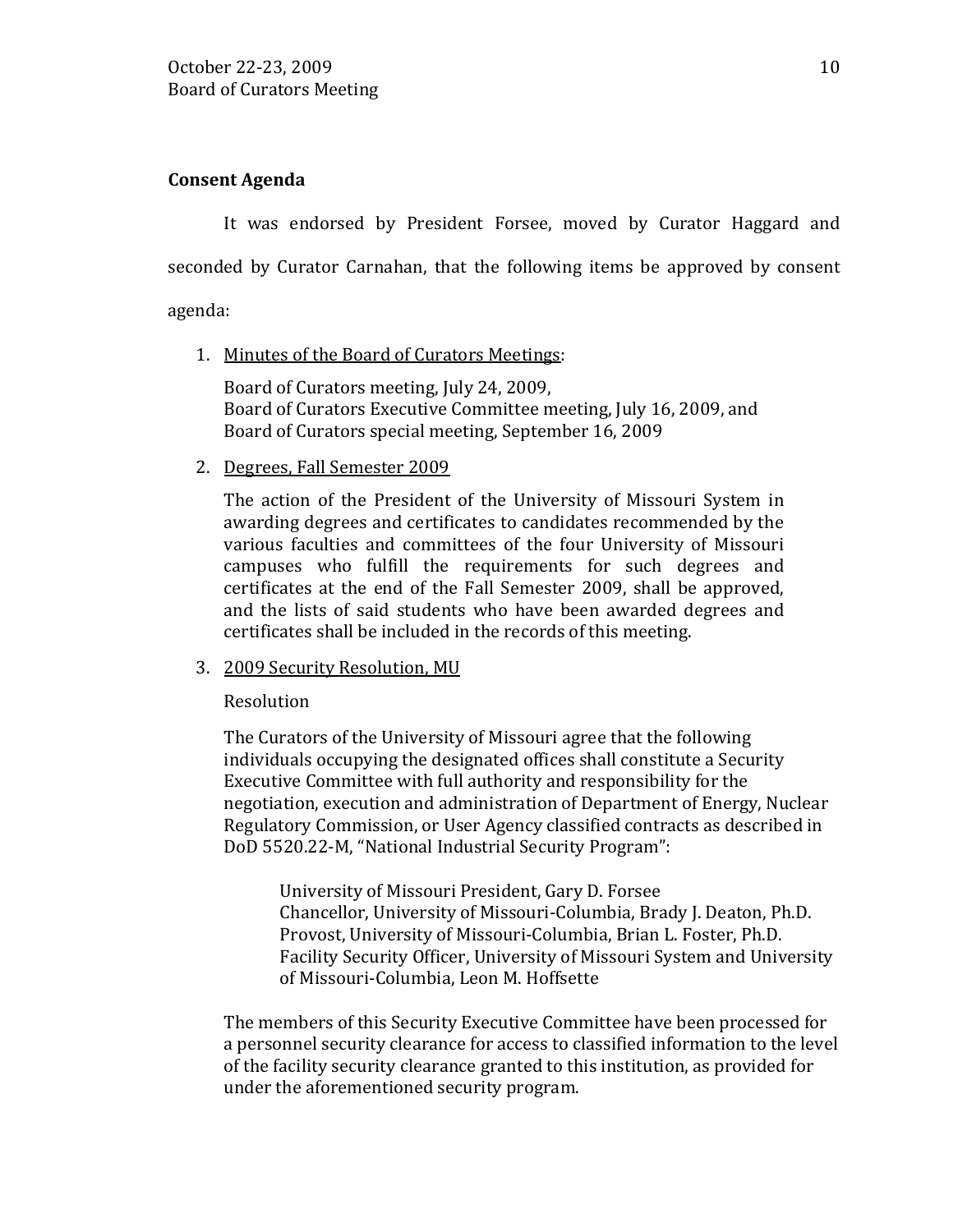The said Security Executive Committee is hereby delegated all of the Board's duties and responsibilities pertaining to the protection of classified information under classified contracts of the Department of Defense or User Agencies, the Department of Energy, or the Nuclear Regulatory Commission of the security program awarded to the Curators of the University of Missouri.

The following officers and members of the University of Missouri Board of Curators shall not be required, shall not have, and can be effectively excluded from, access to all classified information in the possession of the Curators of the University of Missouri, and do not occupy positions that would enable them to affect adversely the policies and practices of the Curators of the University of Missouri in the performance of classified contracts for the Department of Defense or User Agencies, the Department of Energy, or the Nuclear Regulatory Commission of its security program, awarded to the Curators of the University of Missouri, and need not be processed for a personnel security clearance:

All nine members of the Board of Curators: David R. Bradley John M. Carnahan III Don M. Downing Warren K. Erdman Buford M. "Bo" Fraser Wayne Goode Judith G. Haggard Doug Russell David G. Wasinger

Vice President for Finance and Administration, Natalie "Nikki" Krawitz

Vice President for Information Technology, Gary K. Allen, DVM, Ph.D. Vice President for Human Resources, Betsy Rodriguez, Ph.D. Vice President for Government Relations, Stephen C. Knorr Vice President for Research and Economic Development,

Michael F. Nichols, Ph.D.

Chancellor, University of Missouri-Kansas City, Leo E. Morton Chancellor, University of Missouri-St. Louis, Thomas F. George, Ph.D. Chancellor, Missouri University of Science and Technology,

John F. Carney III, Ph.D.

Senior Associate Vice President for Academic Affairs, Steven Graham, Ph.D.

Senior Associate Vice President and Chief of Staff,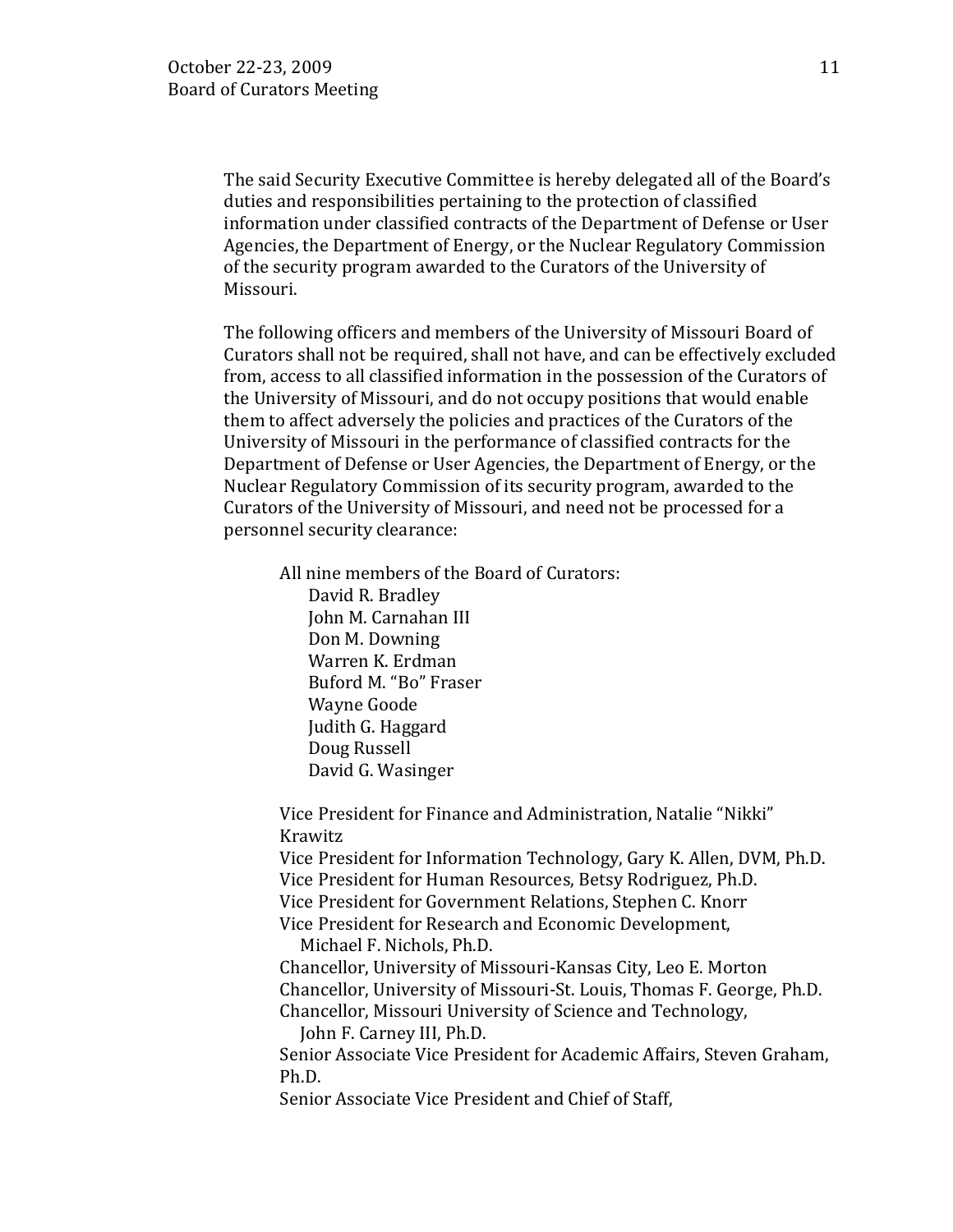David R. Russell, Ph.D.

4. Amendment to Collected Rules and Regulations 110.005 Use of Facilities and Equipment: Acceptable Use Policy, UM

revisions shall be made adding a 4th circumstance that would allow access to personal electronic resources for "legitimate business needs" and to update the Acceptable Use Policy to reflect changes in legal terminology information, as follows:

## **Collected Rules and Regulations Facilities and Equipment Management Chapter 110: Use of Facilities and Equipment 110.005 Acceptable Use Policy** October 23, 2009

This policy applies to all users including faculty, staff, students, and guest users of University of Missouri computer networks, equipment, or connecting resources.

- A. **University Inspection of Personal Electronic Information** All information technology resources, including computer networks, equipment and connected resources, provided by the University of Missouri are the property of the University. The University values the principles of academic freedom and privacy and does not condone casual inspection of the information contained within or transmitted via these resources. However, electronic information on University networks or equipment, including, but not limited to, electronic mail and personal information, is subject to examination by the University including but not limited to the following circumstances:
	- 1. It is necessary to maintain or improve the functioning of University computing resources;
	- 2. There is a suspicion of misconduct under University policies, or suspicion of violation of Federal or State laws;
	- 3. It is necessary to comply with or verify compliance with Federal or State law including e-discovery procedures; or
	- 4. If it will serve a legitimate business need of the University.

# B. **Acceptable Use Guidelines**

- 1. Responsibilities of Users of University Computer Resources:
	- a. Respect the intellectual property rights of authors, contributors, and publishers in all media.
	- b. Protect user ID, password, and system from unauthorized use.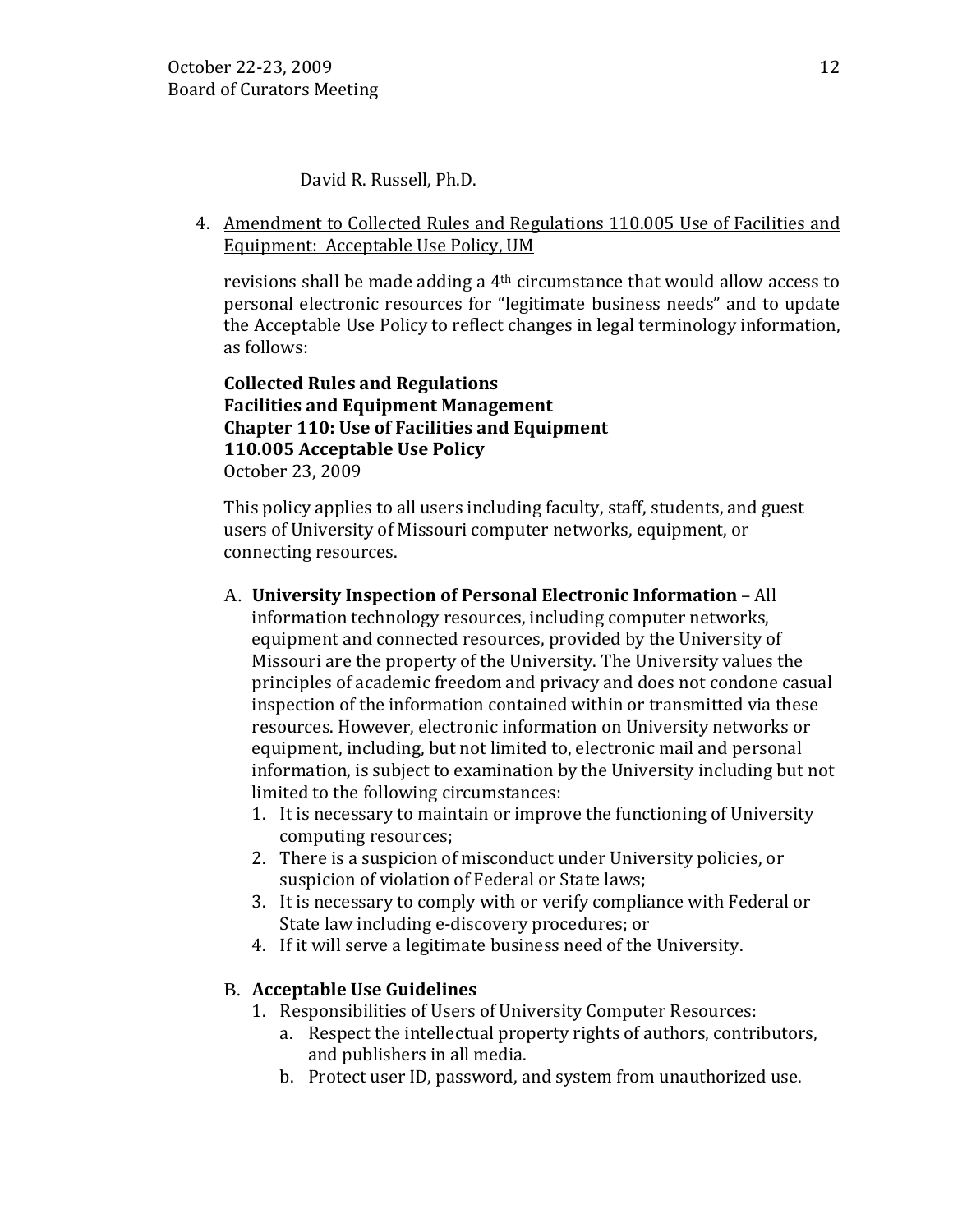- c. Adhere to the terms of software licenses and other contracts. Persons loading software on any University computer must adhere to all licensing requirements for the software. Except where allowed by University site licenses, copying software licensed for University use for personal use is a violation of this policy.
- d. Adhere to other University and campus policies, including the Collected Rules and Regulations of the University of Missouri, and, if applicable, the University Business Policy Manual, Human Resources Manual and policies established for a specific resource.
- e. Adhere to data access policies of the University or those established by law.
- f. Use University computer resources in a manner that is compliant with University policies and State and Federal law.
- 2. Prohibited Uses of University Computer Resources:
	- a. Unauthorized or excessive personal use. Use may be excessive if it overburdens a network, results in substantial use of system capacity, or otherwise subjects the institution to increased costs or risks (employees additionally may be subject to discipline for unauthorized or excessive personal use of computer resources.)
	- b. Uses that interfere with the proper functioning of the University's information technology resources.
	- c. Uses that unreasonably interfere with the ability of others to make use of University computer resources.
	- d. Attempting to gain or gaining unauthorized access to the computer system, or files of another.
	- e. Use of University computer resources to infringe the intellectual property rights of others.
	- f. Use of University computer resources for personal profit, except as permitted under the University's conflict of interest policy.
- C. **Enforcement of Acceptable Use Policy** -- Violation of the Acceptable Use Policy may result in a denial of access to University information technology resources and other appropriate disciplinary actions.
- 5. Medtronic O-Arm System Sole Source Agreement, Procurement, UMHC

the Vice President for Finance and Administration shall be authorized to approve a sole-source contract with Medtronic, Inc., Louisville, Colorado, to purchase one O-Arm System at a total cost of \$1,110,500 for University of Missouri Health Care.

| Funding is from:                              |           |
|-----------------------------------------------|-----------|
| UH General Equipment                          | \$846,000 |
| Clinical Engineering/Vendor Service Contracts | 264,500   |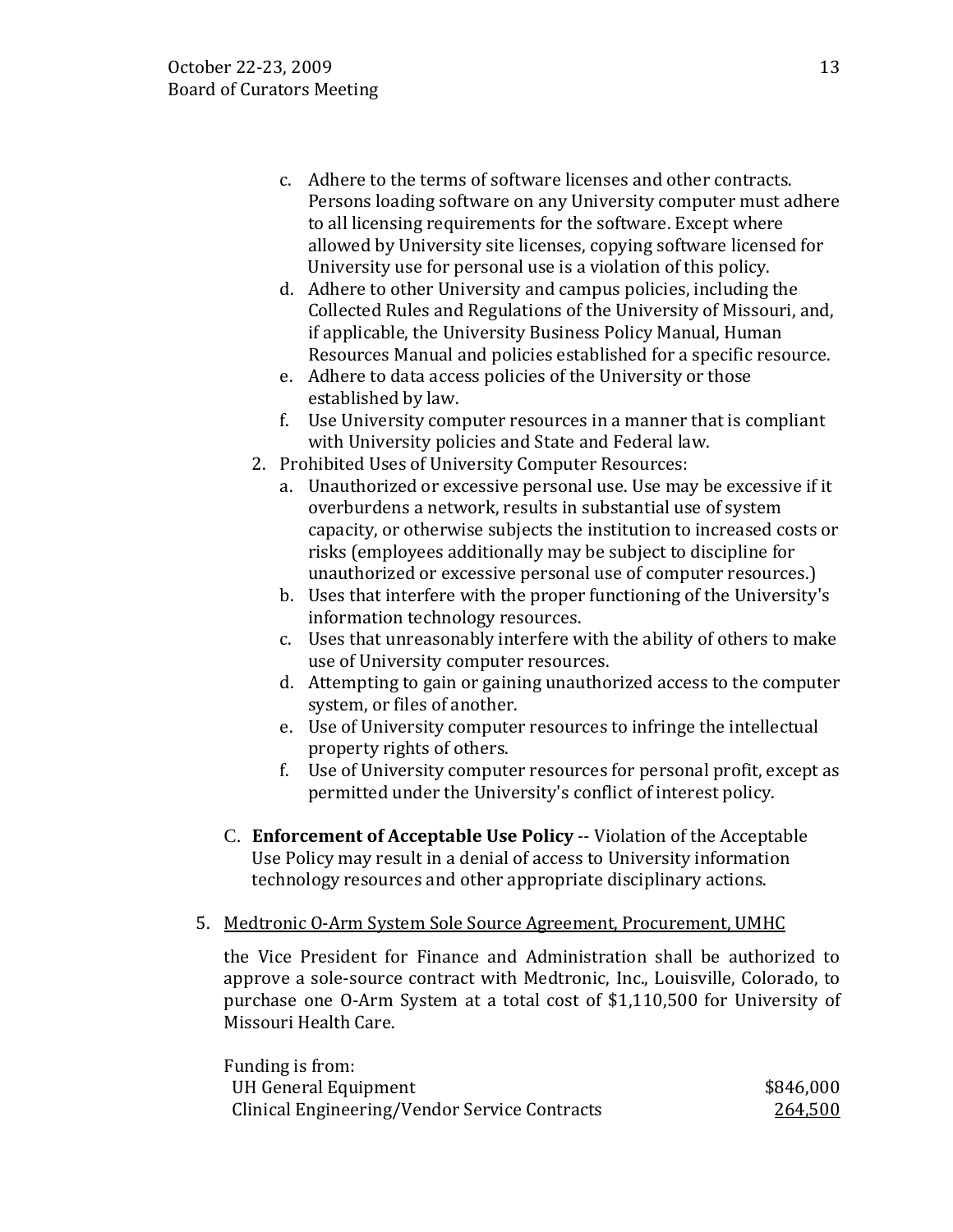Total Funding \$1,110,500

### 6. Parental Notification Annual Report

the annual report (as on file with the minutes of this meeting) was received and accepted by the Board of Curators.

# 7. Retroactive Degrees, UMKC

the action of awarding retroactive degrees to two candidates, Andrea Meyer and Jerome Stigler, who fulfill the requirements for such degrees, as recommended by the provost and chancellor of the University of Missouri-Kansas City campus, shall be approved, and that the names of said students and supporting material be included in the records of this meeting.

8. Revisions to Collected Rules and Regulations 20.140 Academic Calendar

the Collected Rules and Regulations 20.140 regarding the academic calendar shall be modified to have the University of Missouri-St. Louis begin the spring semester on the Tuesday after Martin Luther King Day and correct the Rolla campus name.

9. Spinal Cord Injuries and Congenital or Acquired Disease Processes Research Program Proposals

the two research proposals as follows:

## SPINAL CORD INJURIES AND CONGENITAL OR ACQUIRED DISEASE PROCESSES RESEARCH PROGRAM PROPOSALS RECOMMENDED FOR FUNDING 2010

- I. Morphine Modulation of Oligodendrocyte Progenitors \$50,000 Maturation and Myelination in a Rat Model of SCI Mariana M. Beltcheva Department of Biochemistry and Molecular Biology St. Louis University
- II. Custom Integrated Circuit for Brain Computer Interface\$50,000 Daniel W. Moran Department of Biomedical Engineering Washington University

Total funding recommended \$100,000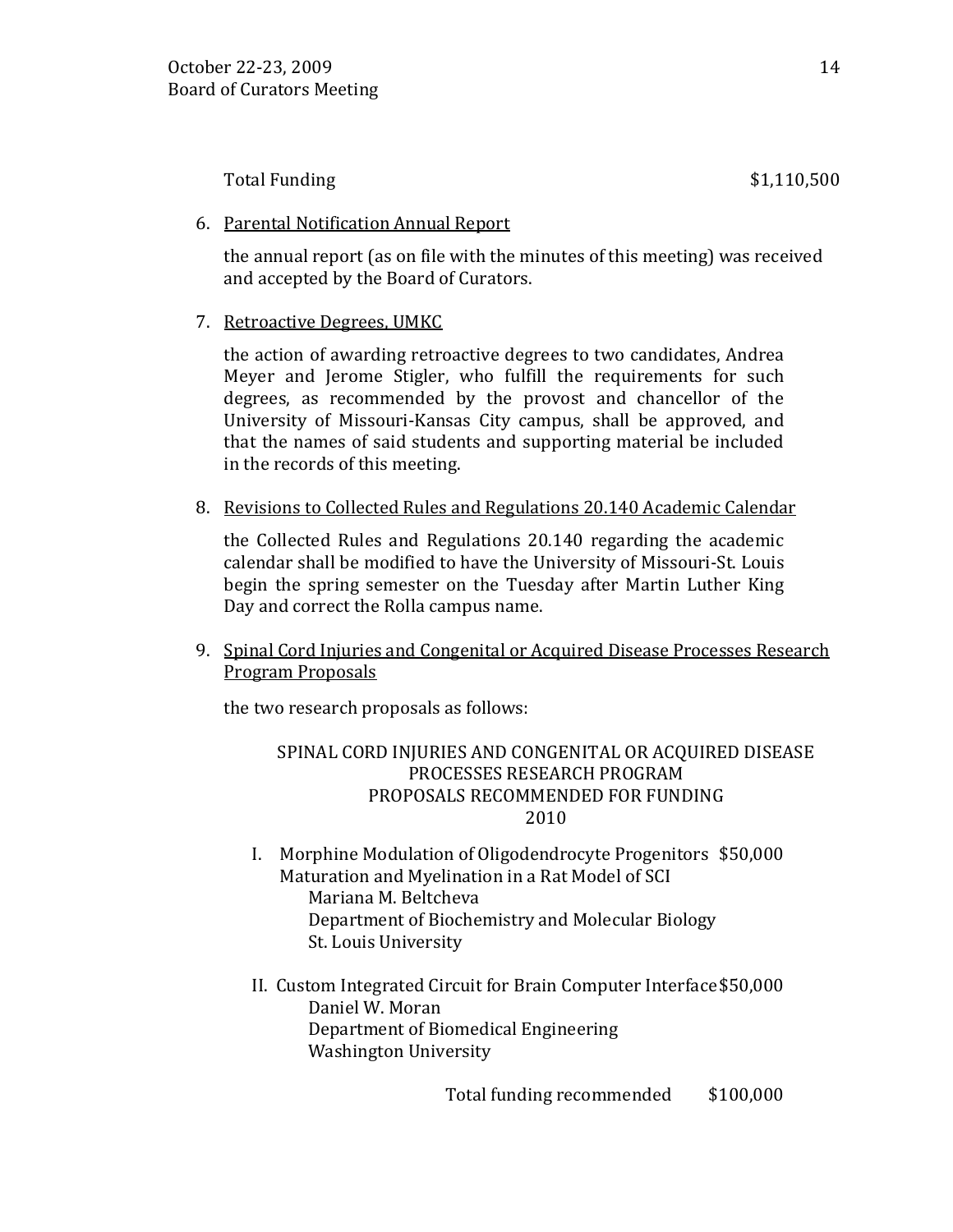Roll call vote of Consent Agenda:

Curator Bradley voted yes. Curator Carnahan voted yes. Curator Downing was absent. Curator Erdman voted yes. Curator Fraser voted yes. Curator Goode voted yes. Curator Haggard voted yes. Curator Russell voted yes. Curator Wasinger voted yes.

The motion carried.

# **Academic, Student and External Affairs**

A recap of the October 22, 2009, Academic, Student and External Affairs Committee meeting was provided by Committee Chairwoman Haggard.

# Information

Caring for Missourians Update (10-02-09 Draft of Institutional Plans for the Council of Public Higher Education in Missouri , COPHE, packet on file)

Community College Trends (slides on file)

"A Vision of Students Today":<http://www.youtube.com/watch?v=48Xnxgjot0k>

The minutes of the June 4, 2009, Board of Curators Academic, Student and External Affairs Committee meeting were approved by the Committee on October 22, 2009, as on file with the minutes of this meeting.

### Bachelor of Arts in Film Studies, MU

It was recommended by Senior Associate Vice President Graham, endorsed

by President Forsee, recommended by the Academic, Student and External Affairs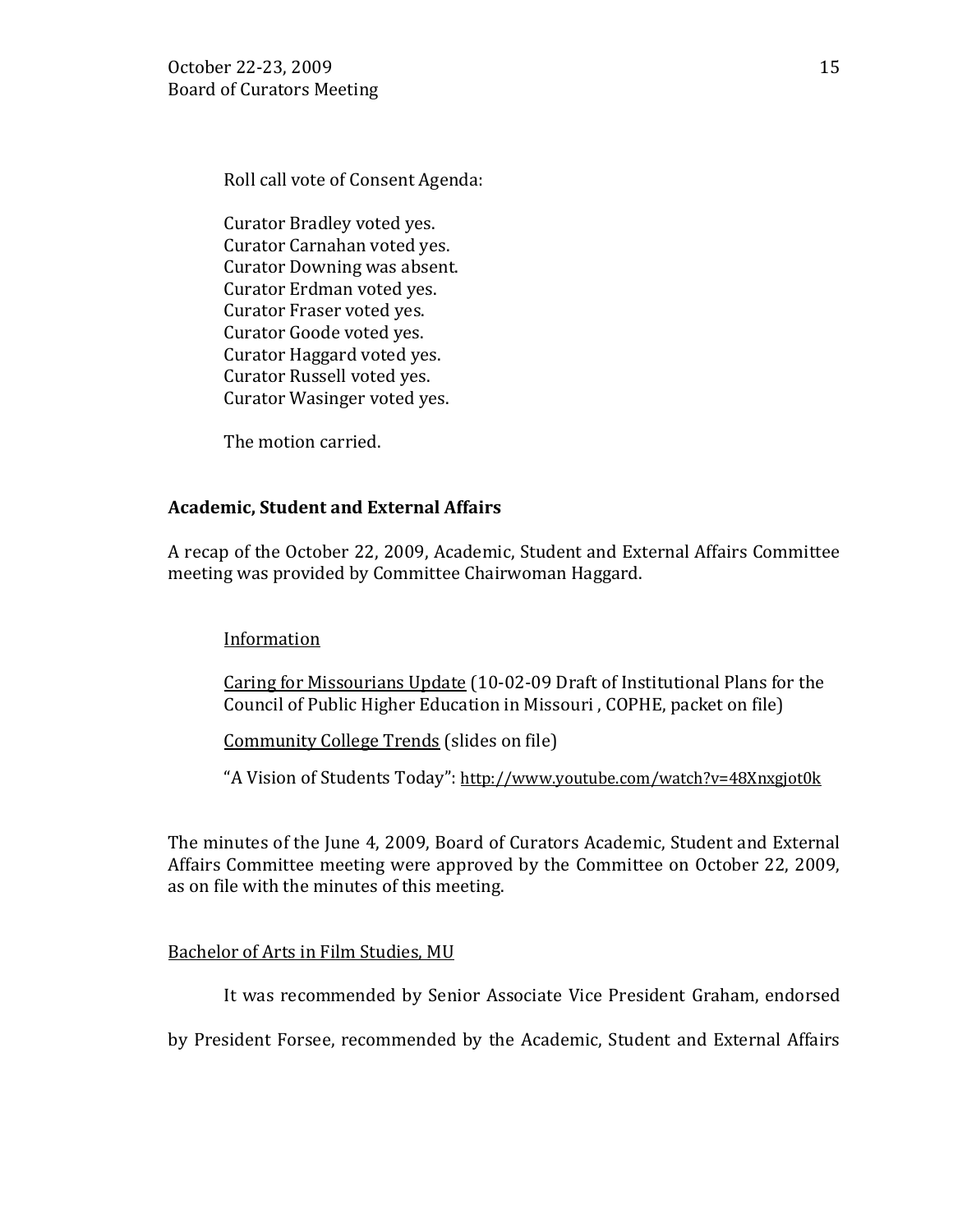Committee, moved by Curator Wasinger and seconded by Curator Carnahan, that

the following action be approved:

the University of Missouri-Columbia shall be authorized to submit the proposal for a Bachelor of Arts in Film Studies (as on file with the minutes of this meeting) to the Coordinating Board for Higher Education for approval.

## M. S. and Ph.D. in Clinical and Translational Science, MU

It was recommended by Senior Associate Vice President Graham, endorsed

by President Forsee, recommended by the Academic, Student and External Affairs

Committee, moved by Curator Wasinger and seconded by Curator Carnahan, that

the following action be approved:

the University of Missouri-Columbia shall be authorized to submit the proposal for an M. S. and Ph.D. in Clinical and Translational Science (as on file with the minutes of this meeting) to the Coordinating Board for Higher Education for approval.

Roll call vote on both degree programs, Bachelor of Arts in Film Studies, MU, and M. S. and Ph.D. in Clinical and Translational Science, MU:

Curator Bradley voted yes. Curator Carnahan voted yes. Curator Downing was absent. Curator Erdman voted yes. Curator Fraser voted yes. Curator Goode voted yes. Curator Haggard voted yes. Curator Russell voted yes. Curator Wasinger voted yes.

The motion carried.

### **Audit**

A recap of the October 22, 2009, Audit Committee meeting-public session was provided by Committee Chairman Carnahan.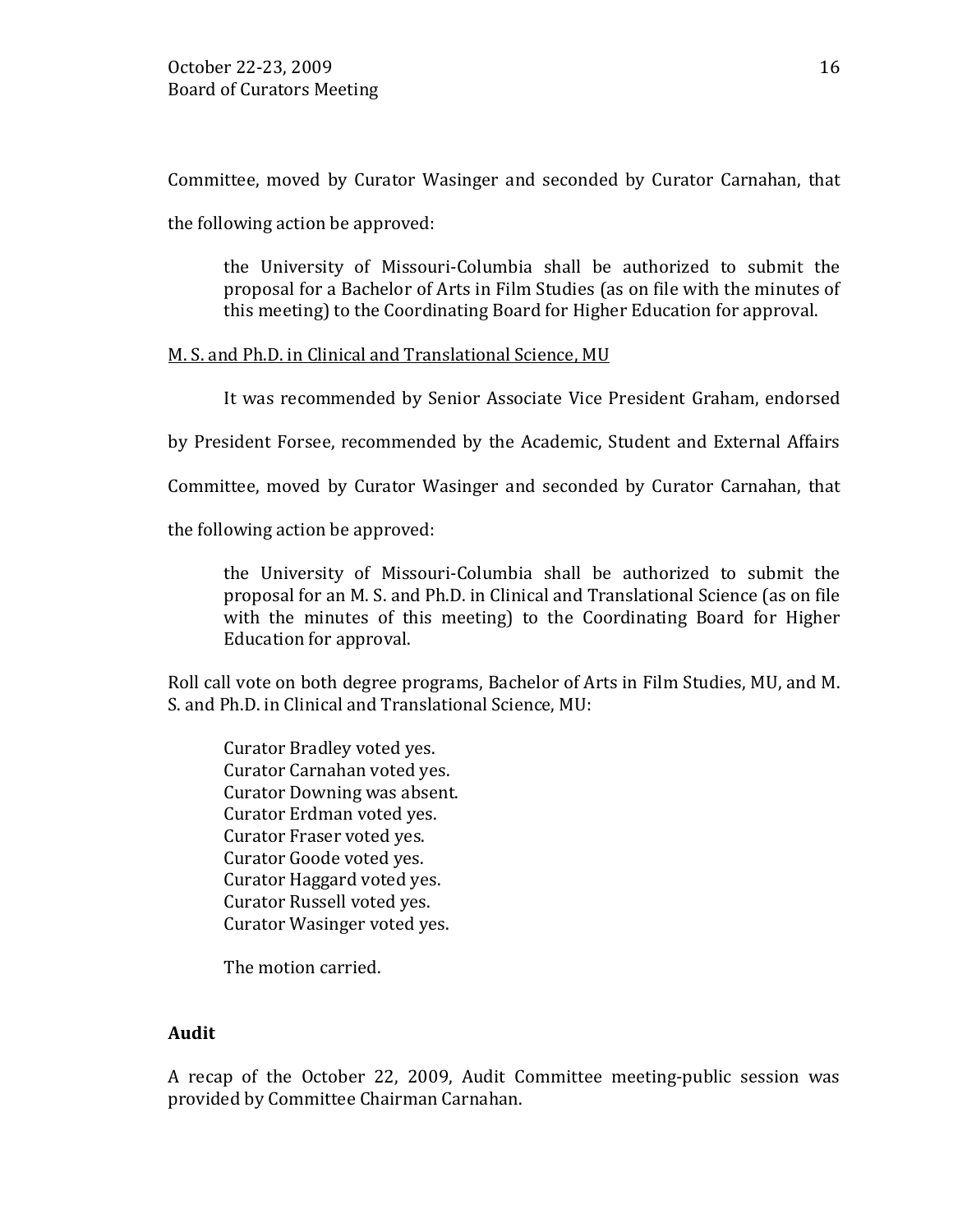Information

Review of Internal Audit Engagement Letter (on file)

Review of Internal Audit Annual Audit Plan

Semi-annual Internal Audit Follow-up Report

Internal Audit Quarterly Report (handout on file includes two preceding reports)

Fiscal Year 2009 External Audit Report (slides; Draft 2009 Financial Report ; Draft 10/13/2009 University Health System Financial Statements June 30, 2009, and 2008, With Independent Auditors' Report Thereon; and University of Missouri Independent External Audits for Fiscal Year Ended June 30, 2009; on file)

Also on file: University of Missouri System Status of Management Responses to Internal Audit Findings, October 2009, and University of Missouri System Executive Expense Reports, October 2009

The minutes of the June 4, 2009, and July 14, 2009, Board of Curators Audit Committee meetings were approved by the Committee on October 22, 2009, as on file with the minutes of this meeting.

# Audit Committee Charter Matrix

It was recommended by Vice President Krawitz, endorsed by President

Forsee, moved by Curator Carnahan and seconded by Curator Goode, that the Audit

Committee Charter Matrix (as on file with the minutes of this meeting) shall be

approved.

Roll call vote:

Curator Bradley voted yes. Curator Carnahan voted yes. Curator Downing was absent. Curator Erdman voted yes. Curator Fraser voted yes. Curator Goode voted yes.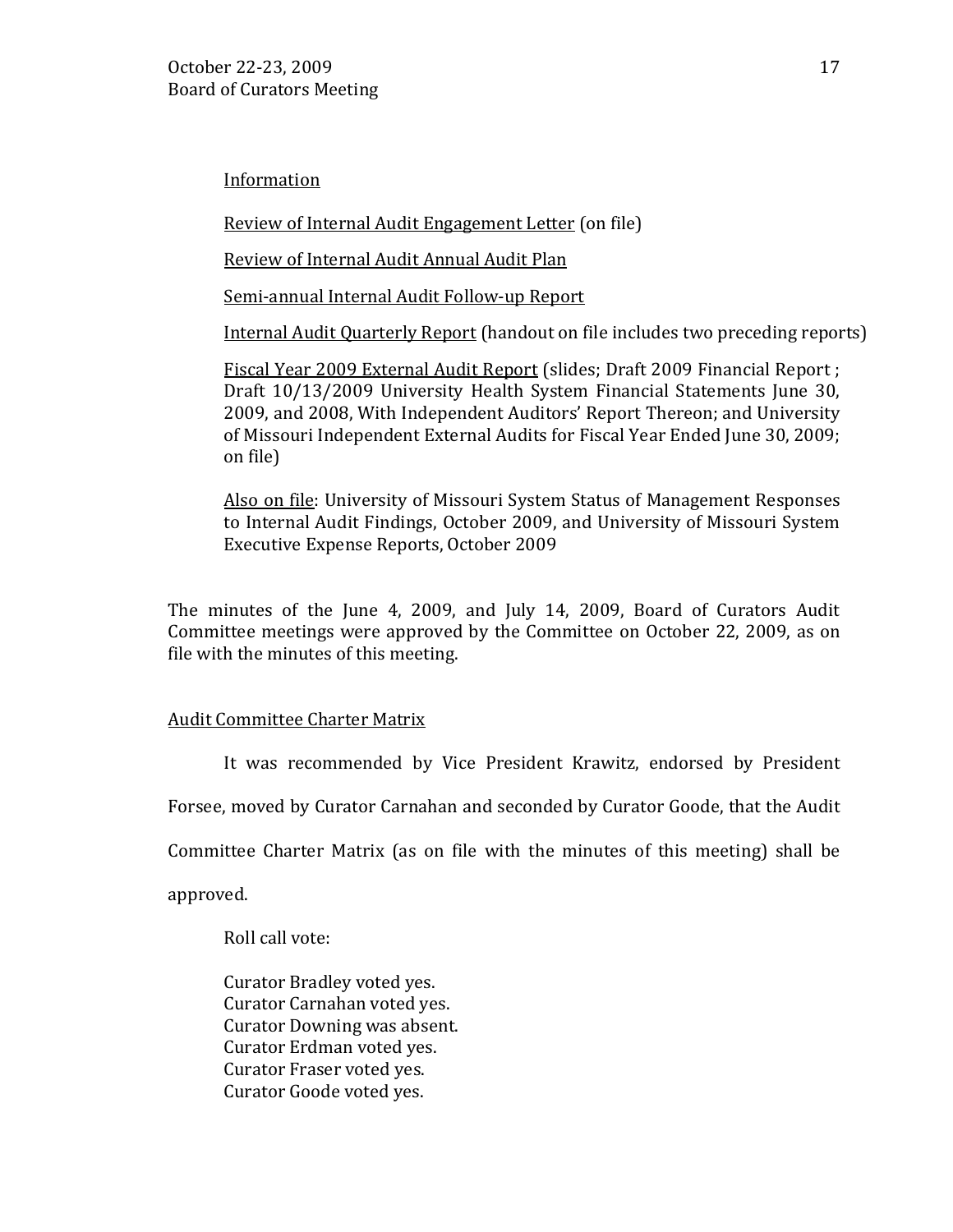Curator Haggard voted yes. Curator Russell voted yes. Curator Wasinger voted yes.

The motion carried.

## **Compensation and Human Resources**

A recap of the October 22, 2009, Compensation and Human Resources Committee meeting-public session was provided by Committee Chairman Erdman.

The minutes of the August 20, 2009, Board of Curators Compensation and Human Resources Committee meeting were approved by the Committee on October 22, 2009, as on file with the minutes of this meeting.

Amendment to Collected Rules and Regulations 230.070 Educational Assistance Program for University Employees, Other than Graduate Teaching and Research Assistants

It was recommended by Vice President Rodriguez, endorsed by President

Forsee, moved by Curator Erdman and seconded by Curator Bradley, that the

following action be approved:

Collected Rules and Regulations 230.070 Educational Assistance Program for University Employees, Other than Graduate Teaching and Research Assistants shall be amended to ensure consistency of terms across the Collected Rules and Regulations and to remove process detail, as follows:

Collected Rules and Regulations Programs, Courses and Student Affairs Chapter 230: Student Fees

230.070 Educational Assistance Program for University Employees, Other than Graduate Teaching and Research Assistants

Bd. Min. 2-19-71, p. 35,487; Amended Bd. Min. 3-18-77, 6-18-82; Amended Bd. Min. 12-12-86, 12-7-90; Amended Bd. Min. 5-23-03; Amended Bd. Min. 11-29-07; Amended Bd. Min. 10-23-09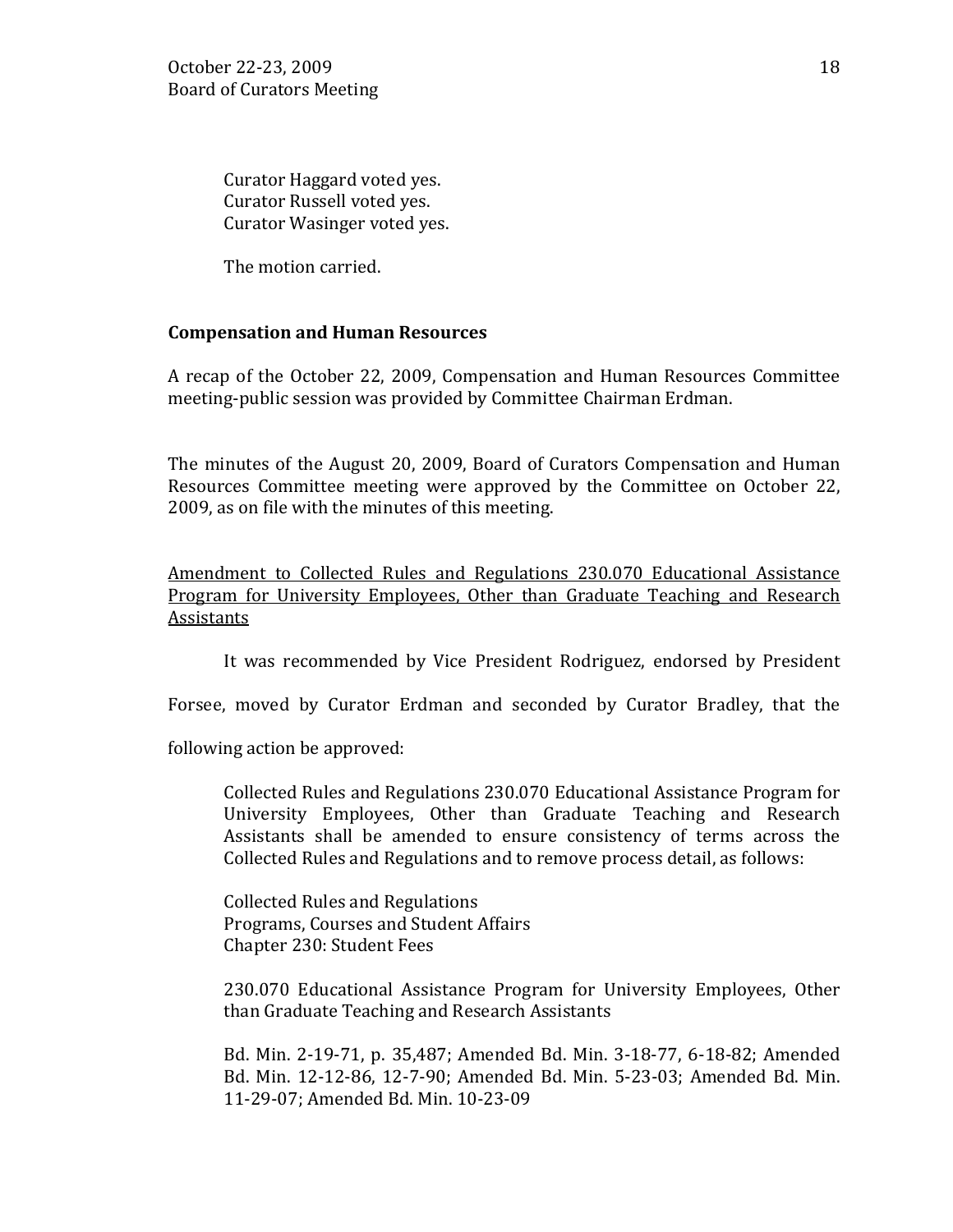- A. **All employees classified at least 75 percent FTE** -- with an indicated appointment duration of at least 6 months and regularly scheduled to work a minimum average of 30 hours per week may enroll for not more than six credit hours per semester (a maximum of three during the summer session or intersession) in college level, credit courses. Those appointed on a full-time, nine-month basis, however, may enroll for not more than the maximum number of hours allowable by that campus during the summer session, provided they do not hold an appointment for the summer session.
	- 1. These employees:
		- a. Shall be permitted to receive credit for courses taken within the regulations of the University of Missouri;
		- b. Will pay 25 percent of the normal Tuition and Supplemental Fees when enrolling with the intention of receiving academic credit for the course(s). He (or she) will pay the normal amount on all other fees. No Tuition nor Supplemental Fee is required if the employee audits courses on his or her own or at the request of the department head.
	- 2. Employees must file an application to enroll with the Registrar and meet the student admission requirements.
- B. **Teaching and Research Staff (academic) enrolling in college classes are subject to the following condition:** 
	- 1. Prior to registering, each semester, the employee must submit to the dean of the school or division where he (or she) works, or to the Provost or designee on campuses with no schools or colleges, a request (Form #UM 84-1) approved by the department chairman where he (or she) works, indicating the course(s) to be taken.
- C. **Administrative, Service and Support Staff (non-academic) enrolling in college classes are subject to the following conditions:** 
	- 1. Immediately prior to registration, the employee must have completed a six-month period of continuous employment. If the course work is part of the required job training procedure for the work to be done by the employee, the six-month employment requirement may be waived.
	- 2. The course(s):
		- a. Must be taken outside scheduled working hours, or
		- b. An equivalent adjustment must be made in the employee's work schedule to make up the time away from work, or
		- c. An equivalent adjustment must be made in the employee's pay, or
		- d. The time away from work must be deducted from an employee's vacation.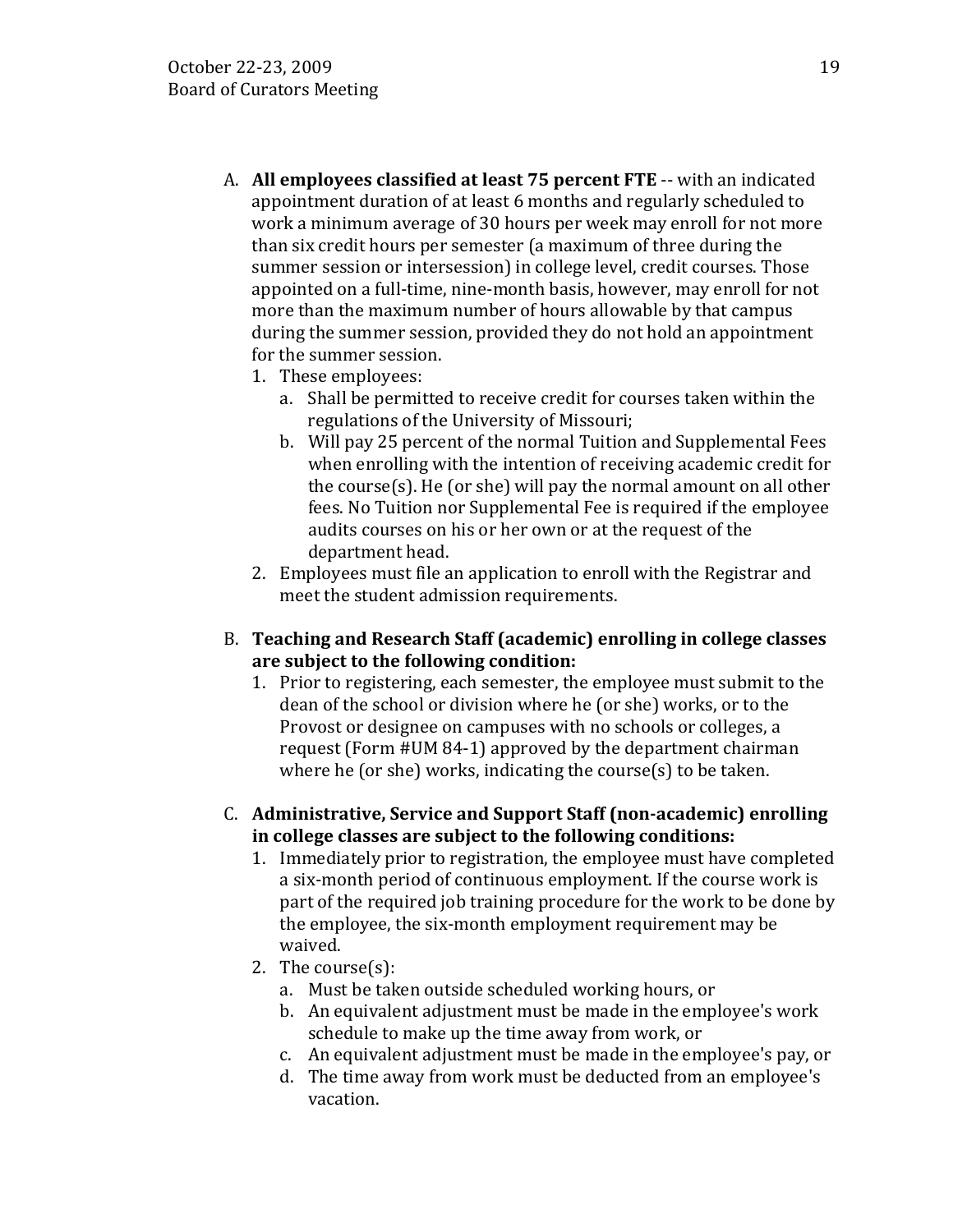- 3. When an employee is requested by the department head to enroll in a course(s) which is (are) directly related to his (or her) assigned University responsibilities, the time away from work to attend classes shall be considered as part of his (or her) regular work schedule.
- 4. Class attendance shall not take priority over the work to be performed except as outlined above.
- 5. Prior to registering, each semester, an employee must submit to the campus Human Resource Services Office a request (Form #UM84-1), approved by his department head, the dean or director or by the Provost or designee on campuses with no schools or colleges, indicating the course(s) to be taken, its (their) purpose, and how the time is to be adjusted.
- 6. An employee who has retired under the University of Missouri Retirement, Disability and Death Benefit Plan, will be permitted to register and receive credit for courses without payment of fees, providing there is space available. Such retired employee must meet the student admission requirements. The retired employee shall also present to the Registrar the Retirement Identification Card at time of registration.

Effective with the fall semester of 2003, on or about September 1, 2003, Collected Rules and Regulation, Section 230.070 shall be amended as follows:

# D. **Tuition Reduction for Spouses and Dependents**

- 1. Definitions
	- a. Employee: Employees must be currently employed as a benefit eligible employee with five years of continuous, full-time service immediately prior to the deadline for registration fee payment and must remain a University of Missouri employee through the beginning of the course in which the spouse/dependent is enrolled. If the employee separates from the University, the spouse/dependent may complete the semester in which enrolled.
	- b. Eligible Spouse: The legal spouse of an Employee, excluding a divorced spouse or a spouse separated by contract or decree from the Employee. Employees eligible for the Educational Assistance Program are excluded from the definition of Eligible Spouse.
	- c. Eligible Dependent Child or Children: Eligible Dependent Child or Children must meet the criteria required under the definitions of "Child or Children" and "Dependent" based on the terms and conditions of the University of Missouri Medical Benefits Plan with the exception that foster children shall not be eligible under this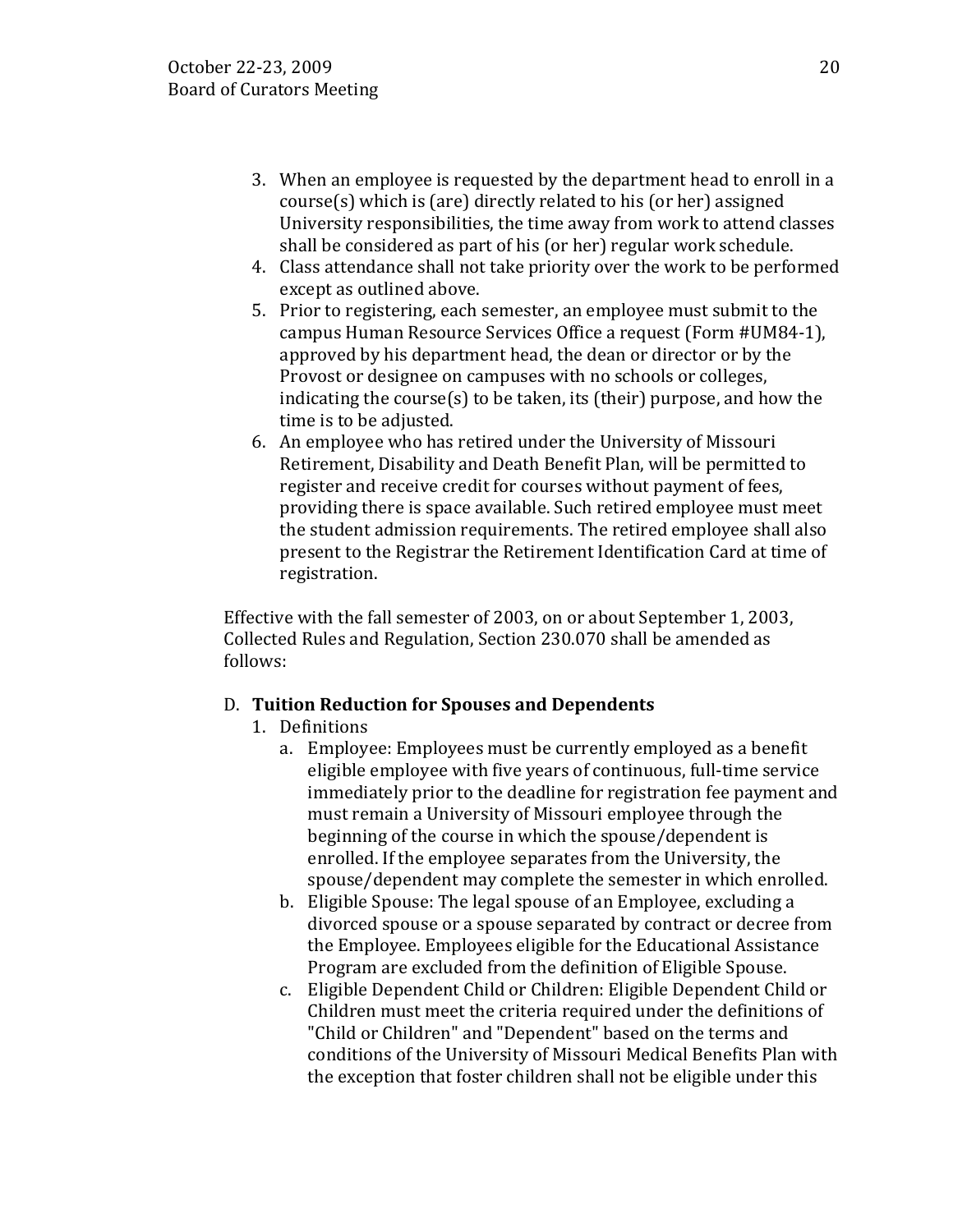program. Employees eligible for the Educational Assistance Program are excluded from the definition of Eligible Dependent.

- d. Course: University of Missouri college credit course is defined as any undergraduate, graduate, or professional credit course offered by the institution up to a total of 140 credit hours per eligible spouse or dependent child(ren). University programs of study, which blend undergraduate and graduate courses, are included and may be accessed up to the 140 credit hour limit.
- e. Fees: Tuition only. Activity fees, books and other expenses are the responsibility of the participant. Application for this tuition reduction must be made at the time of registration. No tuition reduction will be granted for courses previously completed. The regular refund policy of the University applies in cases of withdrawal from a course.
- 2. Benefit
	- a. The University will provide a benefit equal to a 50% reduction of tuition for an Eligible Spouse or an Eligible Dependent Child of Eligible Employees for up to 140 credit hours of University of Missouri college credit courses per Eligible Spouse or Eligible Dependent Child. The tuition benefit will not exceed 50% if both spouses or both parents are Eligible Employees. For all courses (undergraduate, graduate, or professional), the rate of such tuition reduction shall be based upon the tuition charged to a resident student for undergraduate courses.

Roll call vote:

Curator Bradley voted yes. Curator Carnahan voted yes. Curator Downing was absent. Curator Erdman voted yes. Curator Fraser voted yes. Curator Goode voted yes. Curator Haggard voted yes. Curator Russell voted yes. Curator Wasinger voted yes.

The motion carried.

Amendment to Collected Rules and Regulations 340.030 Sick Leave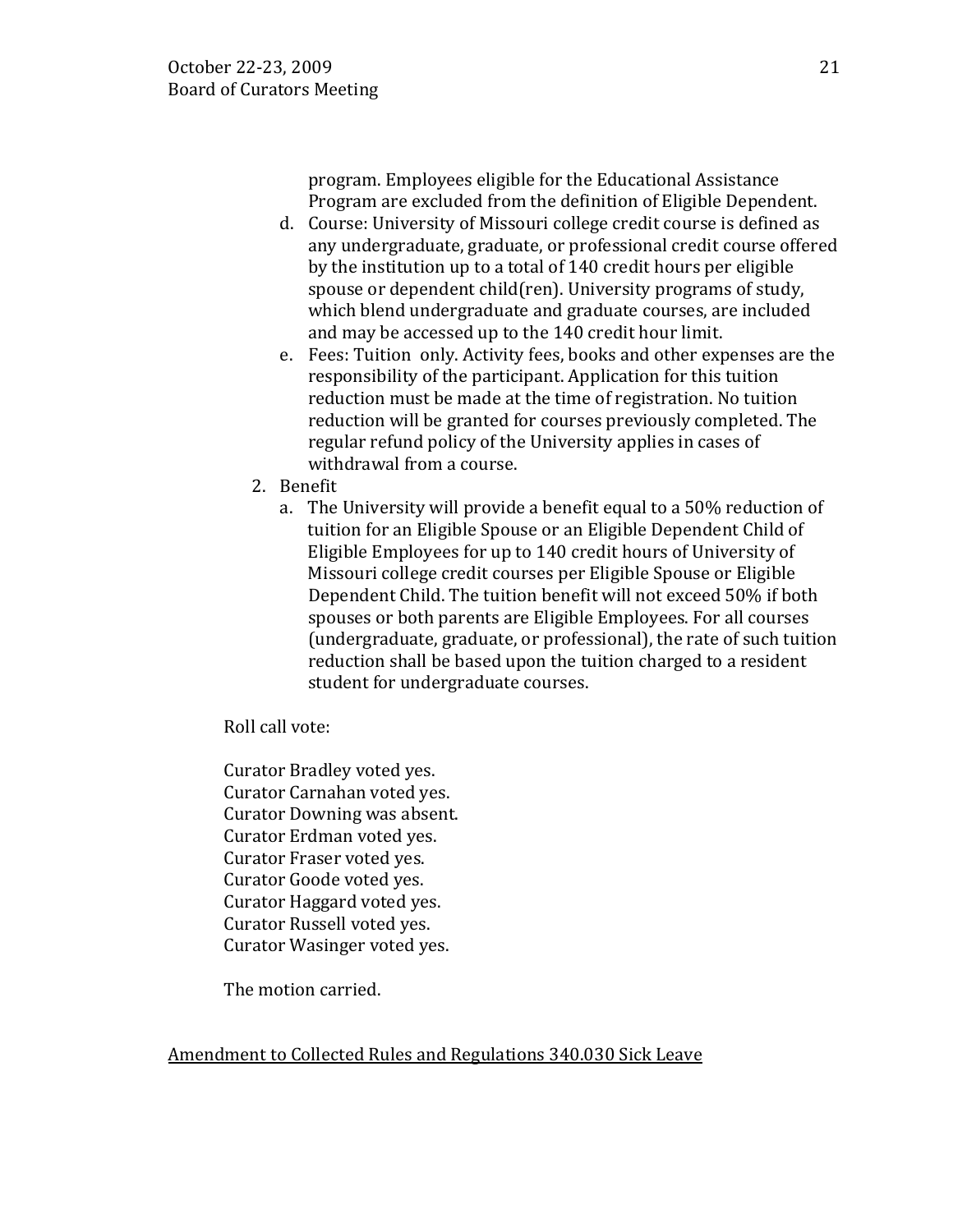It was recommended by Vice President Rodriguez, endorsed by President

Forsee, moved by Curator Erdman and seconded by Curator Bradley, that the

following action be approved:

Collected Rules and Regulations 340.030 Sick Leave shall be amended for temporary response to possible pandemic flu and removal of unnecessary language, as follows:

Collected Rules and Regulations Personnel Chapter 340: Employee Absences

#### 340.030 Sick Leave

Bd. Min. 2-28-68, amended 9-17-76, amended 0-7-79, amended Bd. Min. 7-3- 82; Bd. Min. 7-30-82; Bd. Min. 7-15-86; Bd. Min. 3-11-94; amended Bd. Min. 9-26-97; amended Bd. Min. 7-17-98; amended Bd. Min. 7-19-02; amended Bd. Min. 7-23-04; amended Bd. Min. 10-23-09

- A. **Accrual** -- Regular Administrative, Service and Support employees and certain non-regular Teaching and Research employees as approved by the Chancellor and President accrue sick leave at the rate of 12 working days per year accrued over each pay period.
	- 1. Sick leave is accrued from the beginning of employment.
	- 2. Credit for sick leave accumulates during vacations, sick leave, excused absence with pay and any leave of absence without pay granted for an on-the-job injury compensable under Workers' Compensation. Sick leave accruals will be available to the employee only after returning to work in regular status.

#### **B. Using Sick Leave**

- 1. Reasonable time may be used for the purpose of medical or dental appointment. Requests for such time off shall be made as far in advance as possible.
- 2. An employee may use up to 12 days of accumulated sick leave each calendar year for illness in the immediate family; however, until August 31, 2010, such limitation will not apply due to the possibility of an outbreak of H1N1 flu. An employee may use up to 12 days of accumulated sick leave each calendar year for the purpose of placement of an adoptive child in the employee's home or the care of that child immediately after placement.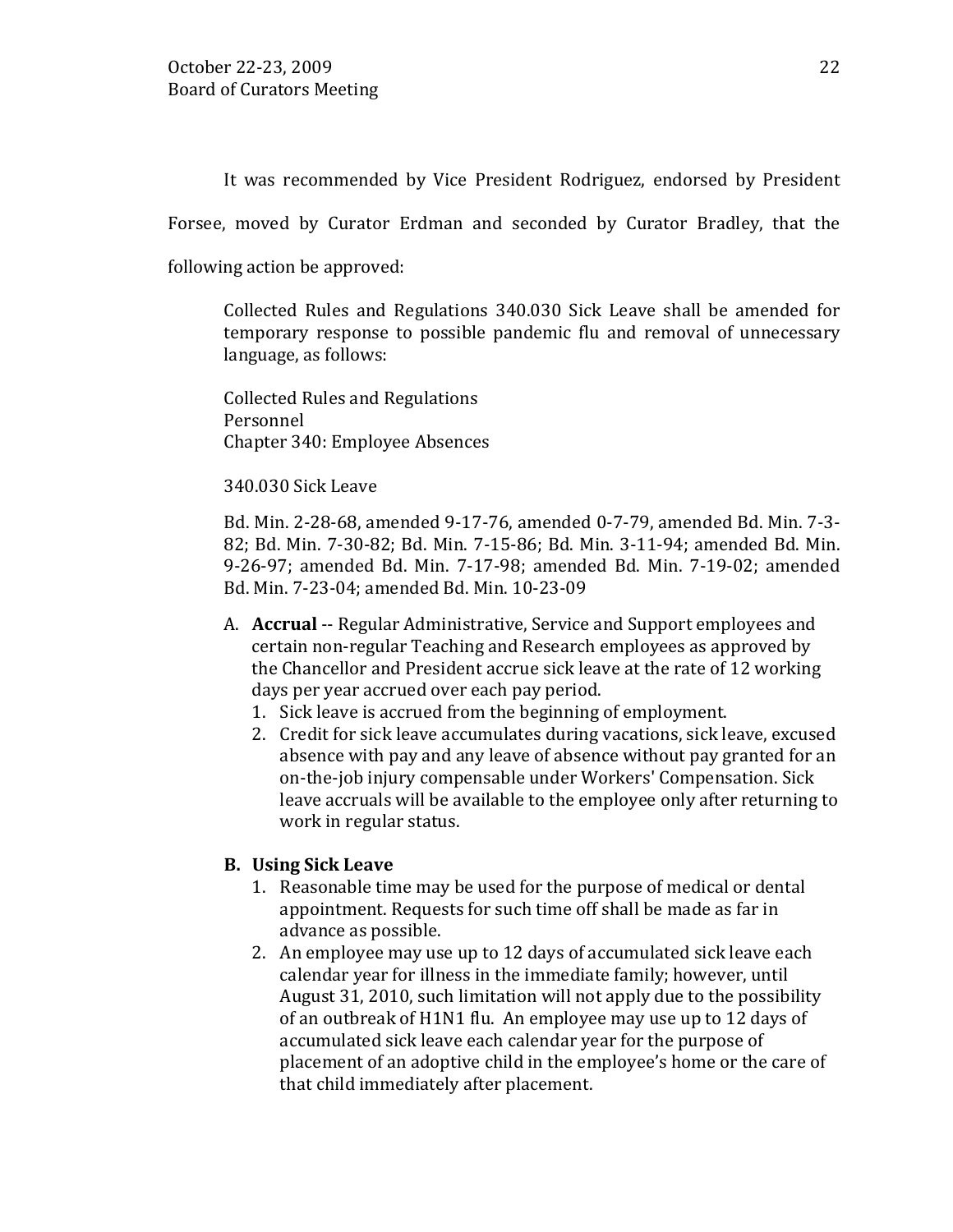- 3. Disability due to pregnancy will be treated as any other illness or disability.
- C. **Termination** -- Upon termination of employment, employees shall not receive payment for accrued sick leave and accruals will be cancelled.
- D. **Retirement** -- Employees will receive additional creditable service in calculating retirement benefits for all unused accumulated sick leave.

Roll call vote:

Curator Bradley voted yes. Curator Carnahan voted yes. Curator Downing was absent. Curator Erdman voted yes. Curator Fraser voted yes. Curator Goode voted yes. Curator Haggard voted yes. Curator Russell voted yes. Curator Wasinger voted yes.

The motion carried.

# Amendment to Collected Rules and Regulations 340.040 Holidays

It was recommended by Vice President Rodriguez, endorsed by President

Forsee, moved by Curator Erdman and seconded by Curator Bradley, that the

following action be approved:

Collected Rules and Regulations 340.040 Holidays shall be amended to ensure appropriate coverage and compensation on holidays for University of Missouri Health Care, as follows:

Collected Rules and Regulations Personnel Chapter 340: Employee Absences

340.040 Holidays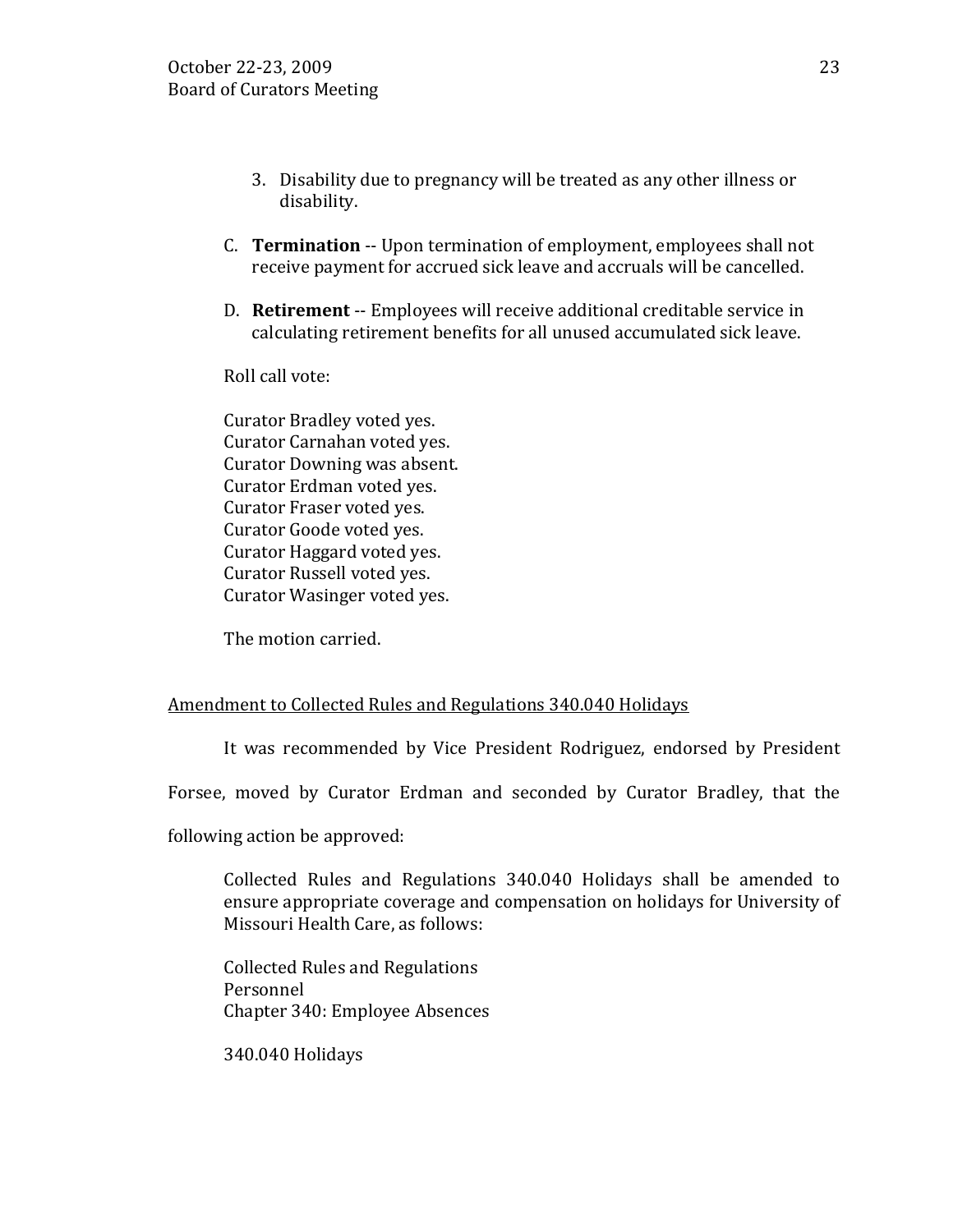Bd. Min. 6-28-68; Amended Bd. Min. 11-19-71; Amended Bd. Min. 3-23-73; Amended Bd. Min. 9-20-74; Amended Bd. Min. 4-25-75; Amended Bd. Min. 9- 9-77; Amended 9-7-79; Amended 11-13-81; Amended 7-30-82, effective 9-1- 82; Bd. Min. 12-12-69; Amended Bd. Min. 11-13-81; Bd. Min. 7-15-86; Bd. Min. 1-25-90; Amended 9-26-97; Amended 7-19-02; Amended 10-23-09

- A. **Observance of Holidays** -- The following holidays are observed by regular administrative, service and support employees of the University.<br>• New Year's Day - January 1
	- New Year's Day January 1
	- Martin Luther King, Jr., Day third Monday in January (effective January, 1992)
	- Memorial Day (last Monday in May)
	- Independence Day July 4
	- Labor Day<br>• Thanksgivi
	- Thanksgiving Day and the Friday following
	- Christmas Day December 25
	- 1. Holidays are considered to extend over a 24-hour period.
		- a. Premium pay for the holiday will be paid for all hours worked on the day of the officially recognized holiday. For University Health Care employees only: If a holiday falls on a weekend, all regular employees who work in a department which operates Monday through Friday will observe a Saturday holiday on the preceding Friday and a Sunday holiday on the following Monday. All regular employees who work in a department that operates 24 hours a day, 7 days a week will observe the holiday on the actual date of the holiday. In no instance may employees receive premium pay for both the weekend designated holiday and the actual holiday.
	- 2. When a holiday falls on Sunday, the following Monday is observed as the holiday. When a holiday falls on a Saturday, the preceding Friday will be observed as the holiday.
	- 3. Employees working on a 75 percent 99 percent full-time equivalence will receive holiday pay on a pro-rata basis.
- B. **President's Authority** -- The President may designate other holidays.
- C. **Special Religious Holidays** -- The observance of special religious holidays may be permitted by the head of a department. In such cases, time off is charged to accumulated vacation leave, personal days, compensatory time or leave without pay.

Roll call vote: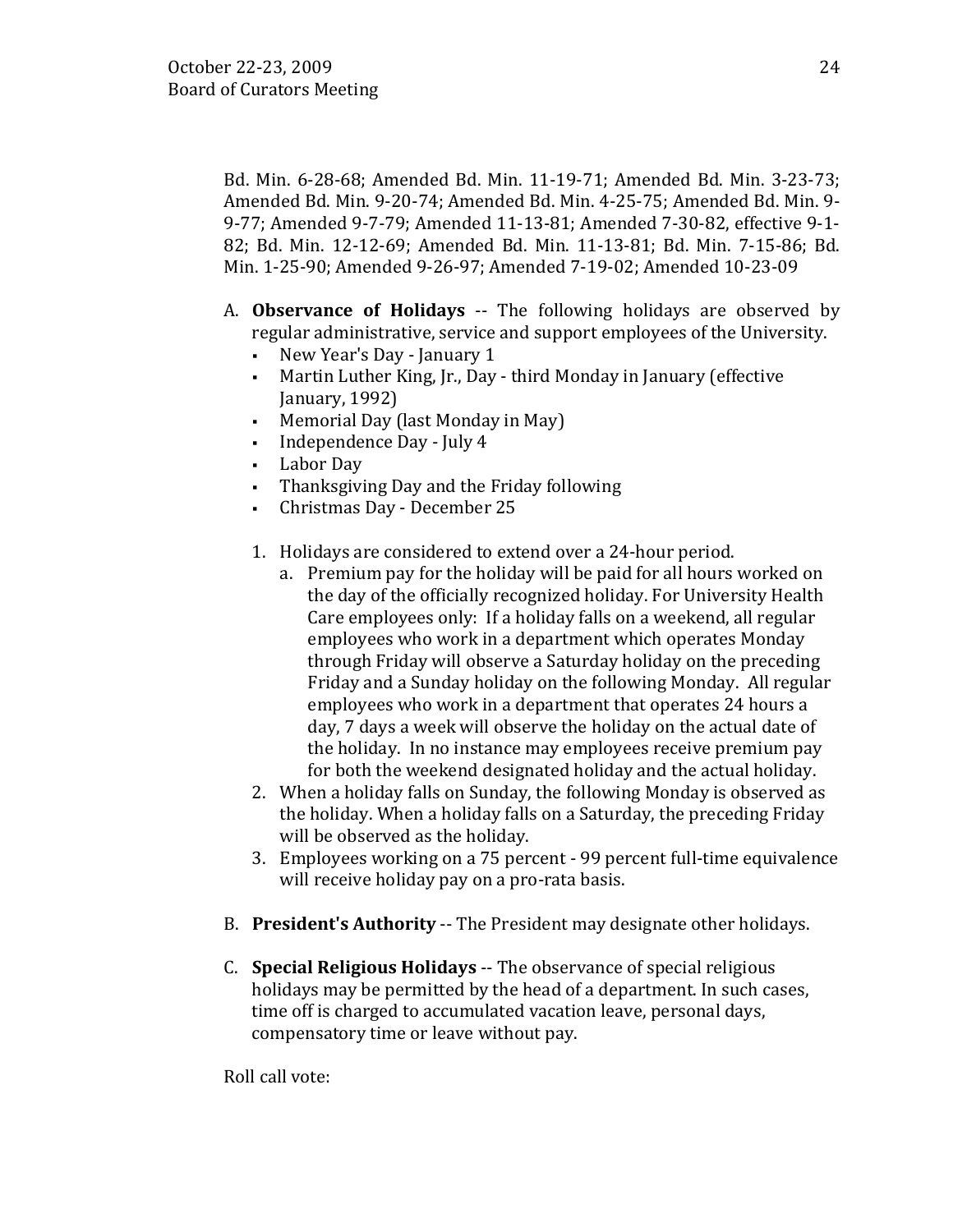Curator Bradley voted yes. Curator Carnahan voted yes. Curator Downing was absent. Curator Erdman voted yes. Curator Fraser voted yes. Curator Goode voted yes. Curator Haggard voted yes. Curator Russell voted yes. Curator Wasinger voted yes.

The motion carried.

## Amendment to Collected Rules and Regulations 340.130 Work-Incurred Injury or Illness

It was recommended by Vice President Rodriguez, endorsed by President

Forsee, moved by Curator Erdman and seconded by Curator Bradley, that the

following action be approved:

Collected Rules and Regulations 340.130 Work-Incurred Injury or Illness shall be amended to ensure appropriate use of paid leave, as follows:

Collected Rules and Regulations Personnel Chapter 340: Employee Absences

340.130 Work-Incurred Injury or Illness

Bd. Min. 4-19-69, p. 34,549; Bd. Min. 7-15-86; Bd. Min. 7-13-00; Bd. Min 10- 23.09

#### A. **Workers' Compensation**

- 1. **Eligible Employees** -- All academic and non-academic employees of the University, both full-time and part-time, (including student employees) are extended coverage.
- 2. **Conditions of Coverage** -- Workers' Compensation provides for the payment of medical expenses and compensation to any employee, who receives personal injuries arising out of, and in the course of, his or her employment or who incurs an occupational disease in the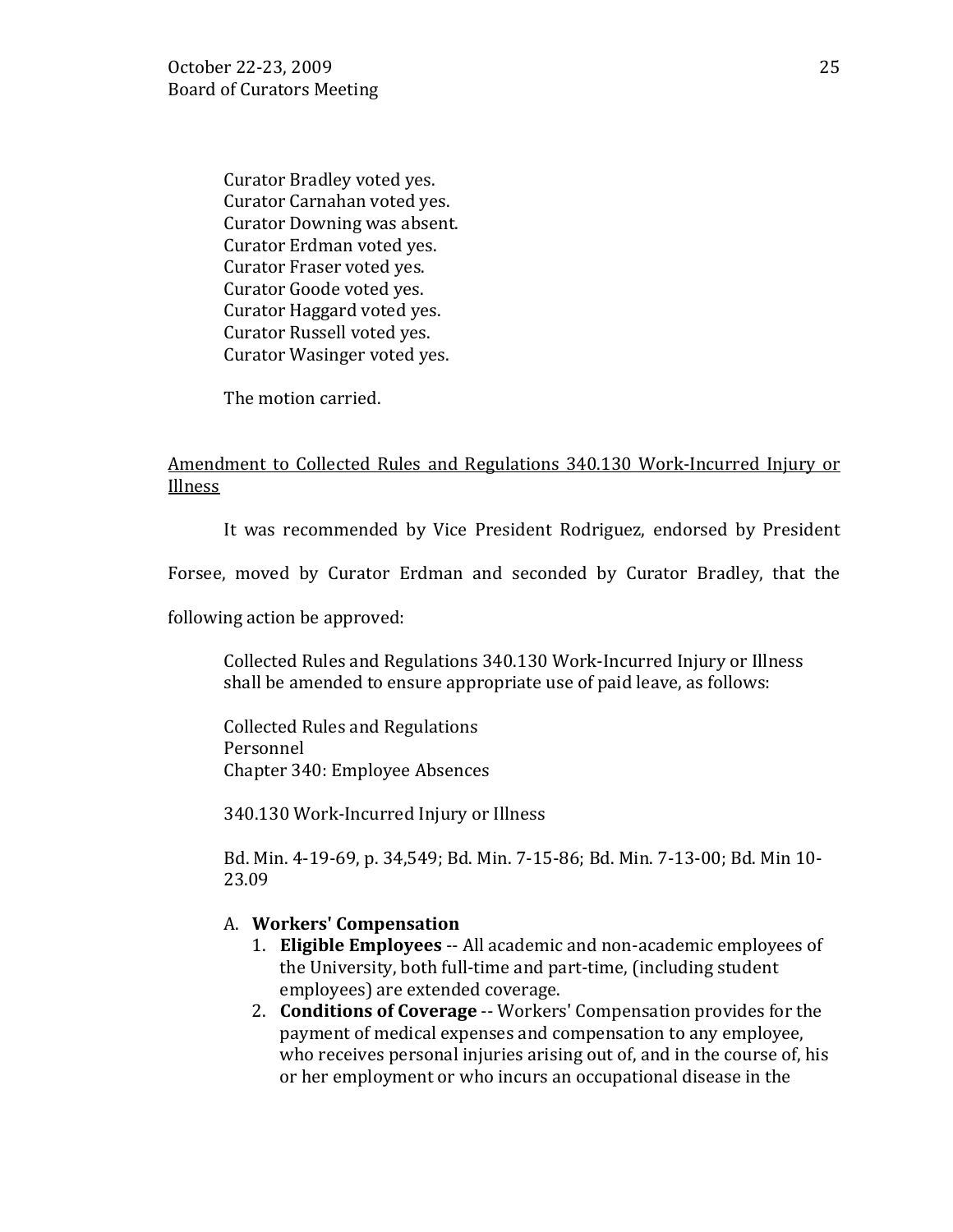course of his or her employment. A death benefit is payable should the accident or disease result in death.

- a. Missouri statutes, and not the University or the University's claims administrator, determine if medical expenses and compensation are payable and, if payable, the length and amount of such benefits.
- b. A waiting period of three days is prescribed by law, whereby no benefit for lost wages is payable unless the disability lasts longer than 14 days, in which case payment for the three day waiting period shall be allowed.

# 3. **Administrative Regulations**

- a. It is the responsibility of the employee's Supervisor to submit a *Report of Injury* (UMWC3 10/99) within 24 hours of the injury. (1) The department submitting the report shall cooperate fully with the claims administrator in order to expedite the claims process.
- b. After an employee has returned to work following a workincurred injury or illness, the department is responsible for notifying the Campus Workers' Compensation Coordinator of any subsequent absences for which the employee does not receive regular pay due to the same injury or illness.
- c. All matters regarding coverage, or the claim, should be referred to the Campus Workers' Compensation Coordinator.
- B. **Absence Due to Work-Incurred Injury or Illness** -- It is the policy of the University that an injured employee shall be excused from work without loss of pay, vacation, personal leave or sick leave in order to obtain medical attention on the day the accident occurs and any subsequent treatment related to that injury during days the employee is working.
	- 1. All such absences shall be limited to the time required to obtain the necessary medical attention.
	- 2. An employee may be required to furnish satisfactory proof of such medical attention.
	- 3. In the event an injured employee is unable to return to work, as recommended by the physician, such employee will be granted leave without pay. The employee may elect to use accumulated vacation, personal leave, or sick leave in accordance with the policy. The leave may be extended until such time as he or she is able to return to work, or for a maximum period of one year.

**NOTE:** The three-day waiting period begins the first regularly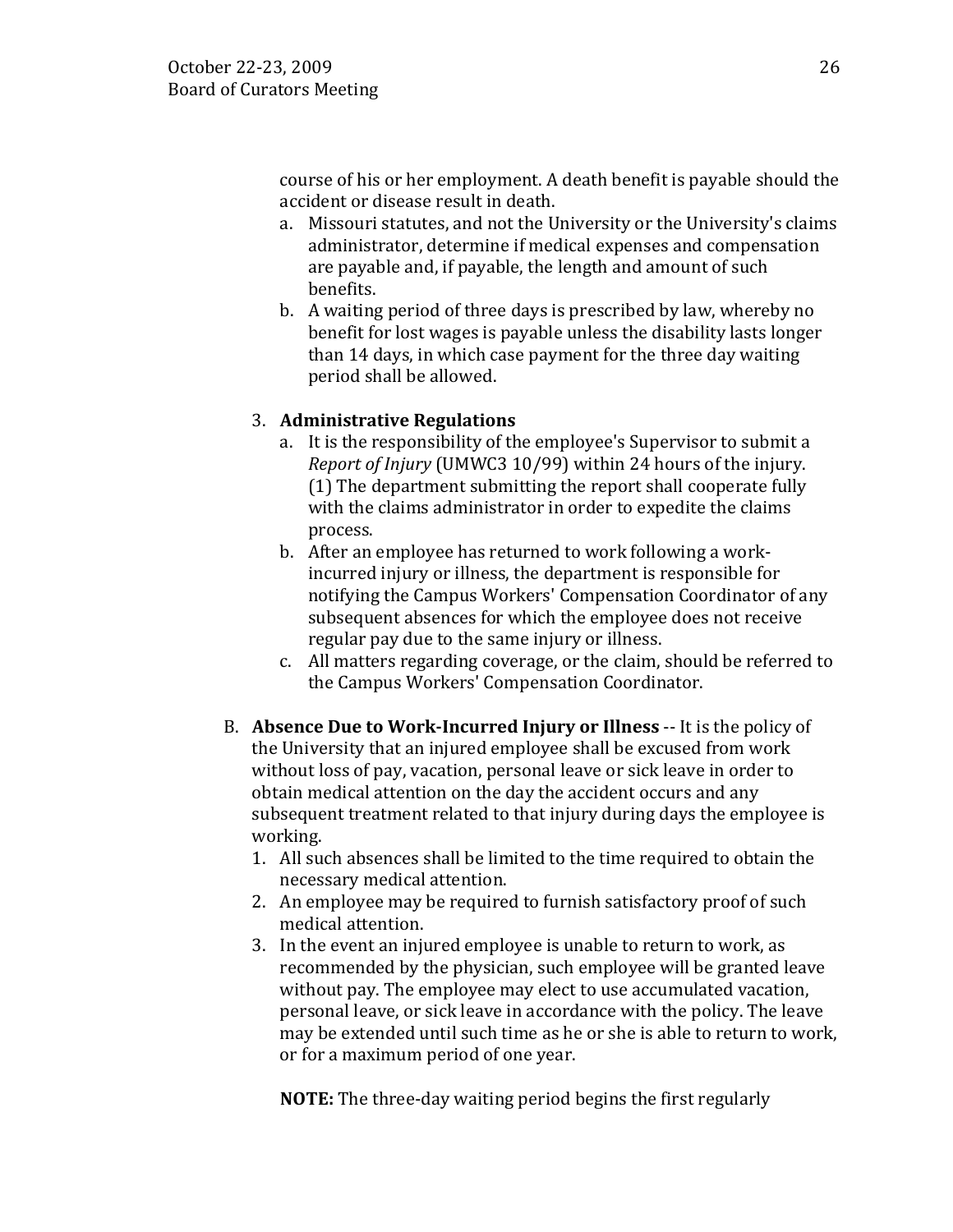scheduled work day following the injury or day of first medical treatment for all full-time employees. The waiting period for employees who work part-time or on an irregular schedule will be the first three calendar days following the injury or date of first medical treatment.

- 4. During the three-day waiting period, a full-time employee may charge any absence to accumulated vacation, personal leave, or sick leave.
- 5. Following the three day waiting period, an injured employee may elect to use accumulated vacation, personal leave, or sick leave subject to the following restrictions, in addition to the benefit received from Workers' Compensation:
	- 8 hours or less of vacation per day, OR
	- 8 hours or less of personal leave per day, OR
	- A combination of vacation or personal leave up to 8 hours per day, OR
	- Enough sick leave to make up the difference between what is paid by Workers' Compensation and the employee's regular pay.
- 6. An injured employee who is unable to return to work and who has been granted a leave of absence shall continue to accumulate seniority and retirement and shall be permitted to accumulate vacation and sick leave for a period not to exceed one year. Such vacation and sick leave accumulations will be credited to the account of the employee only upon return to an employment status.

Roll call vote:

Curator Bradley voted yes. Curator Carnahan voted yes. Curator Downing was absent. Curator Erdman voted yes. Curator Fraser voted yes. Curator Goode voted yes. Curator Haggard voted yes. Curator Russell voted yes. Curator Wasinger voted yes.

The motion carried.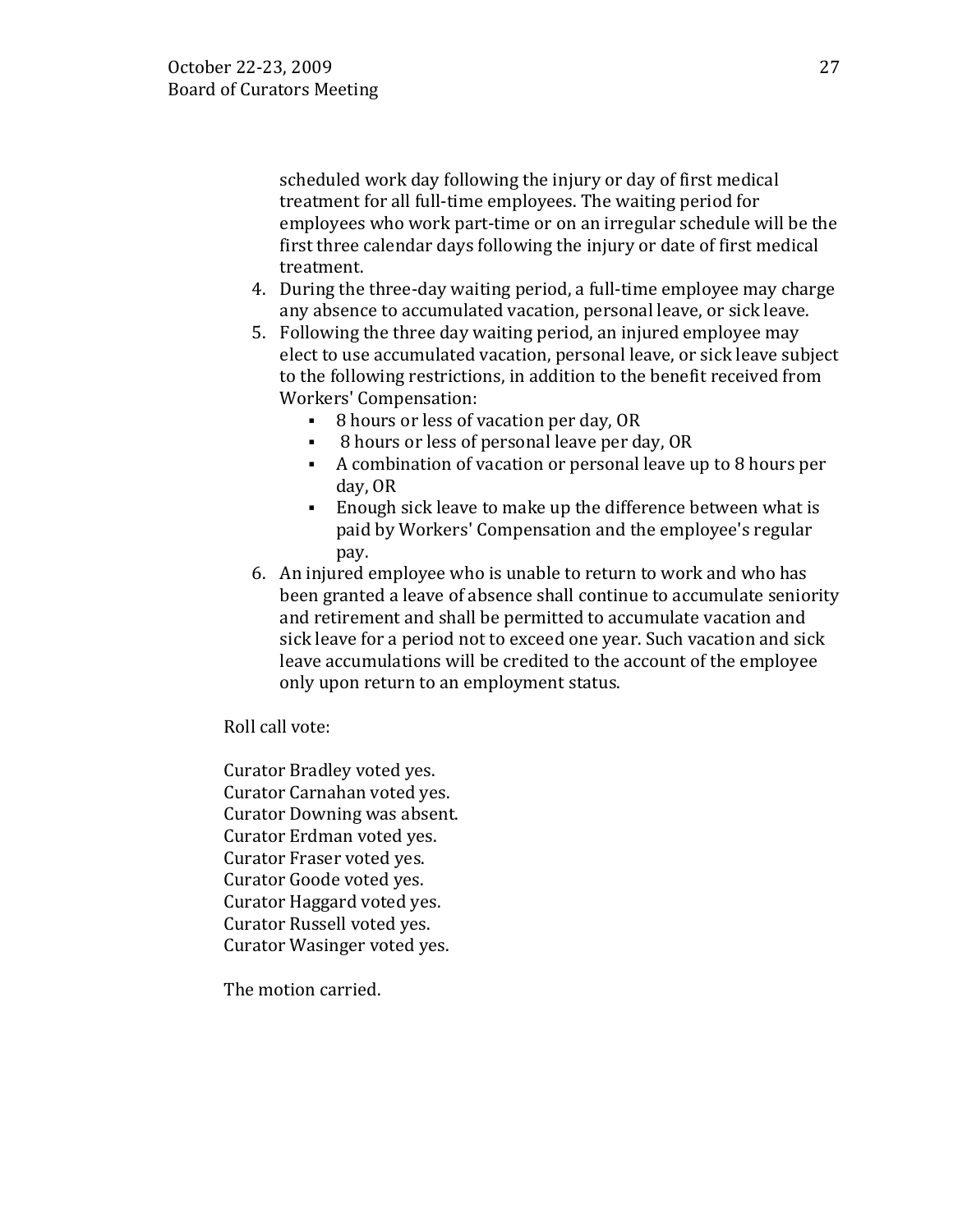### **Finance**

A recap of the October 22, 2009, Finance Committee meeting was provided by Committee Chairman Russell.

### Information

Fiscal Year 2009 Financial Status Report (slides on file)

Endowment and Retirement Funds Performance Review (slides on file)

Endowment Fund Asset Allocation (Rocaton report on file)

The minutes of the June 4, 2009, Board of Curators Finance Committee meeting were approved by the Committee on October 22, 2009, as on file with the minutes of this meeting.

## Hiring High Yield and Bank Loan Investment Managers, UM

It was recommended by Vice President Krawitz, endorsed by President

Forsee, recommended by the Finance Committee, moved by Curator Russell, and

seconded by Curator Carnahan, that the following action be approved:

the Vice President for Finance and Administration shall be authorized to hire High Yield and Bank Loan managers Shenkman Capital Management, and Oaktree Capital Management for up to a total of 12% of the University of Missouri Retirement, Disability and Death Benefit Plan.

Agreements entered into by the University are subject to review and approval by the Vice President for Finance and Administration and General Counsel.

Roll call vote:

Curator Bradley voted yes. Curator Carnahan voted yes. Curator Downing was absent. Curator Erdman voted yes. Curator Fraser voted yes.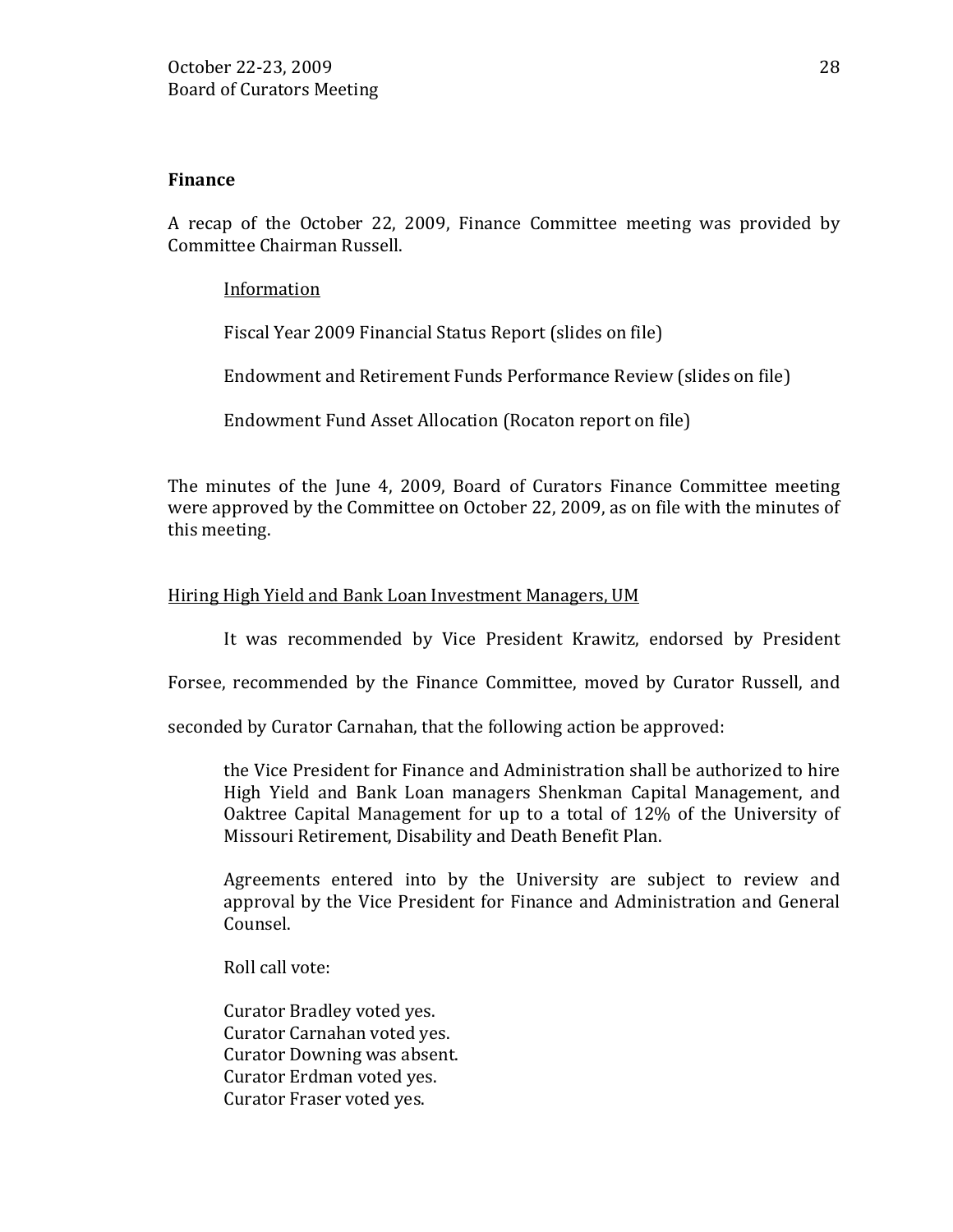Curator Goode voted yes. Curator Haggard voted yes. Curator Russell voted yes. Curator Wasinger voted no.

The motion carried by a vote of seven in favor and one opposed.

### Hiring Emerging Market Debt Investment Managers, UM

It was recommended by Vice President Krawitz, endorsed by President

Forsee, recommended by the Finance Committee, moved by Curator Russell, and

seconded by Curator Carnahan, that the following action be approved:

the Vice President for Finance and Administration shall be authorized to hire Emerging Market Debt managers Capital Guardian Trust Company, and Wellington Management Company for up to a total of 5% of the University of Missouri Retirement, Disability and Death Benefit Plan.

Agreements entered into by the University are subject to review and approval by the Vice President for Finance and Administration and General Counsel.

Roll call vote:

Curator Bradley voted yes. Curator Carnahan voted yes. Curator Downing was absent. Curator Erdman voted yes. Curator Fraser voted yes. Curator Goode voted yes. Curator Haggard voted yes. Curator Russell voted yes. Curator Wasinger voted no.

The motion carried by a vote of seven in favor and one opposed.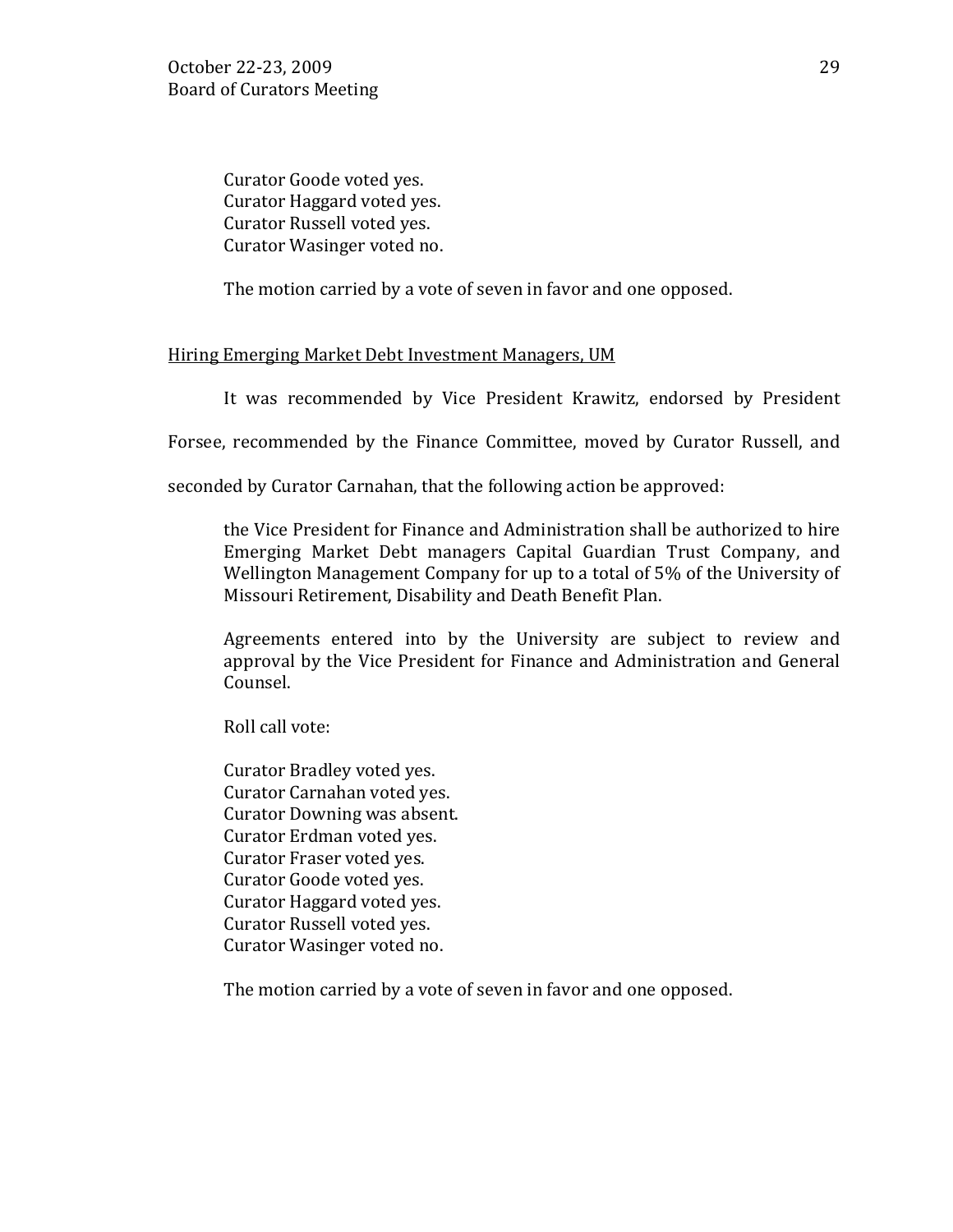### Power Plant Turbine Maintenance Sole Source Agreement, Procurement, MU

It was recommended by Chancellor Deaton, endorsed by President Forsee,

moved by Curator Russell and seconded by Curator Wasinger, that the following

action be approved:

the Vice President for Finance and Administration shall be authorized to enter into a sole source contract with Dresser Rand-Wellsville Product Center, Wellsville, New York for maintenance overhaul of the Power Plant's Dresser Rand Steam Turbine Generator Number 9 at an estimated cost of \$1,165,080, for the University of Missouri-Columbia.

Funding is from Campus Facilities Reserve for Non-Capital Repairs: \$1,165,080

Roll call vote:

Curator Bradley voted yes. Curator Carnahan voted yes. Curator Downing was absent. Curator Erdman voted yes. Curator Fraser voted yes. Curator Goode voted yes. Curator Haggard voted yes. Curator Russell voted yes. Curator Wasinger voted yes.

The motion carried.

### **Governance**

A recap of the August 21, 2009, Governance Committee meeting was provided by Committee Chairman Erdman.

The minutes of the August 21, 2009, Board of Curators Governance Committee meeting were approved by the Committee on October 22, 2009, as on file with the minutes of this meeting.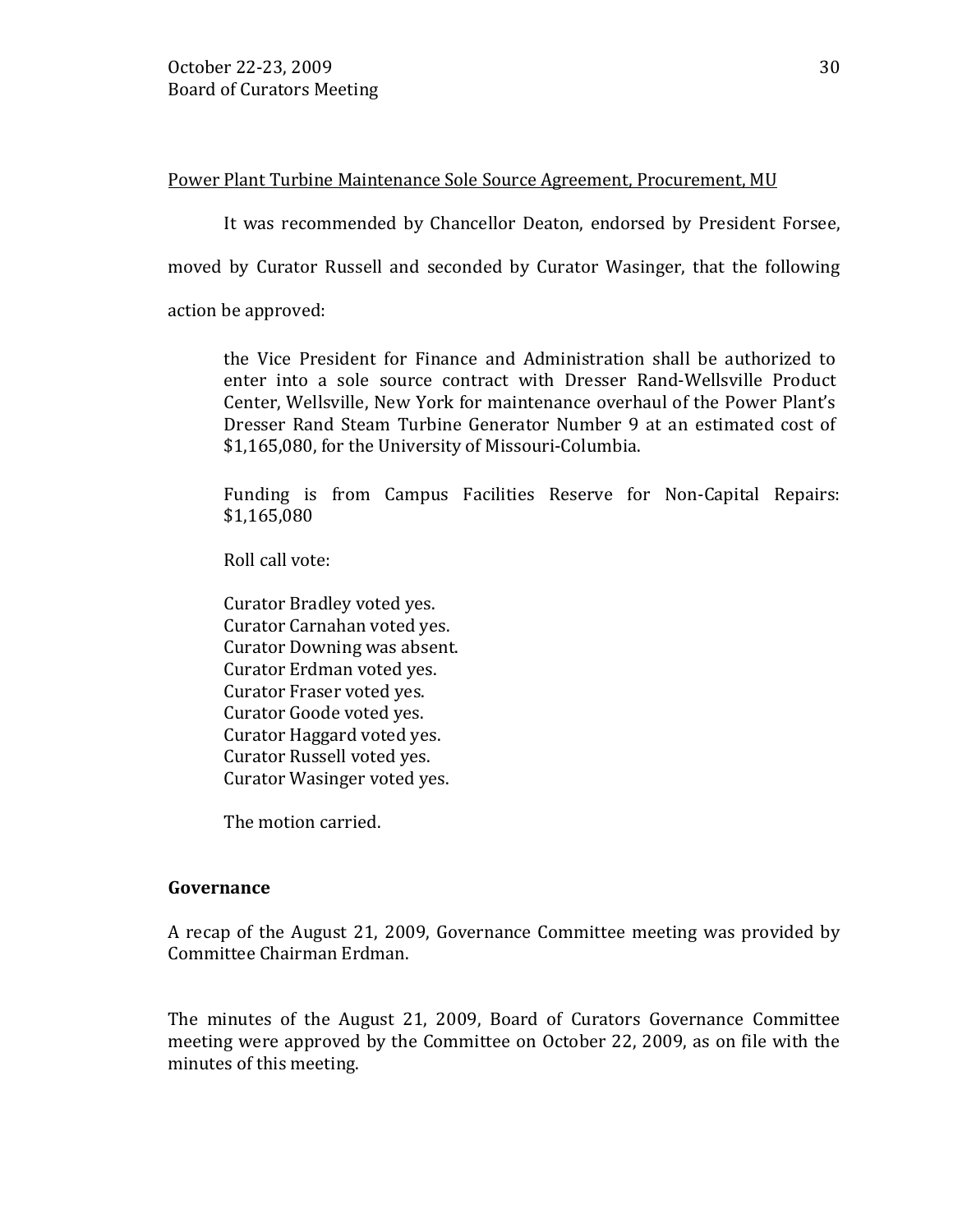### **Resources and Planning**

A recap of the August 20, 2009, Resources and Planning Committee meeting was provided by Committee Chairman Wasinger.

The minutes of the August 20, 2009, Board of Curators Resources and Planning Committee meeting were approved by the Committee on October 22, 2009, as on file with the minutes of this meeting.

### **General Business**

A draft agenda for the December 2009 Board of Curators meeting was included for the board's information.

There being no further business to come before the Board of Curators in the

public session, the meeting concluded at 12:00 P.M., on Friday, October 23, 2009.

### **BOARD OF CURATORS MEETING – EXECUTIVE SESSION**

A meeting of the University of Missouri Board of Curators was convened in executive session at 12:30 P.M., on Friday, October 23, 2009, in the Stalcup Room of the Mizzou Arena, on the University of Missouri-Columbia campus, pursuant to public notice given of said meeting. Curator Bo Fraser, Chairman of the Board of Curators, presided over the meeting.

Present The Honorable David R. Bradley The Honorable John M. Carnahan III The Honorable Warren K. Erdman The Honorable Bo Fraser The Honorable Wayne Goode The Honorable Judith G. Haggard The Honorable Doug Russell The Honorable David G. Wasinger Student Representative Laura A. Confer

The Honorable Don M. Downing was absent due to a death in the family.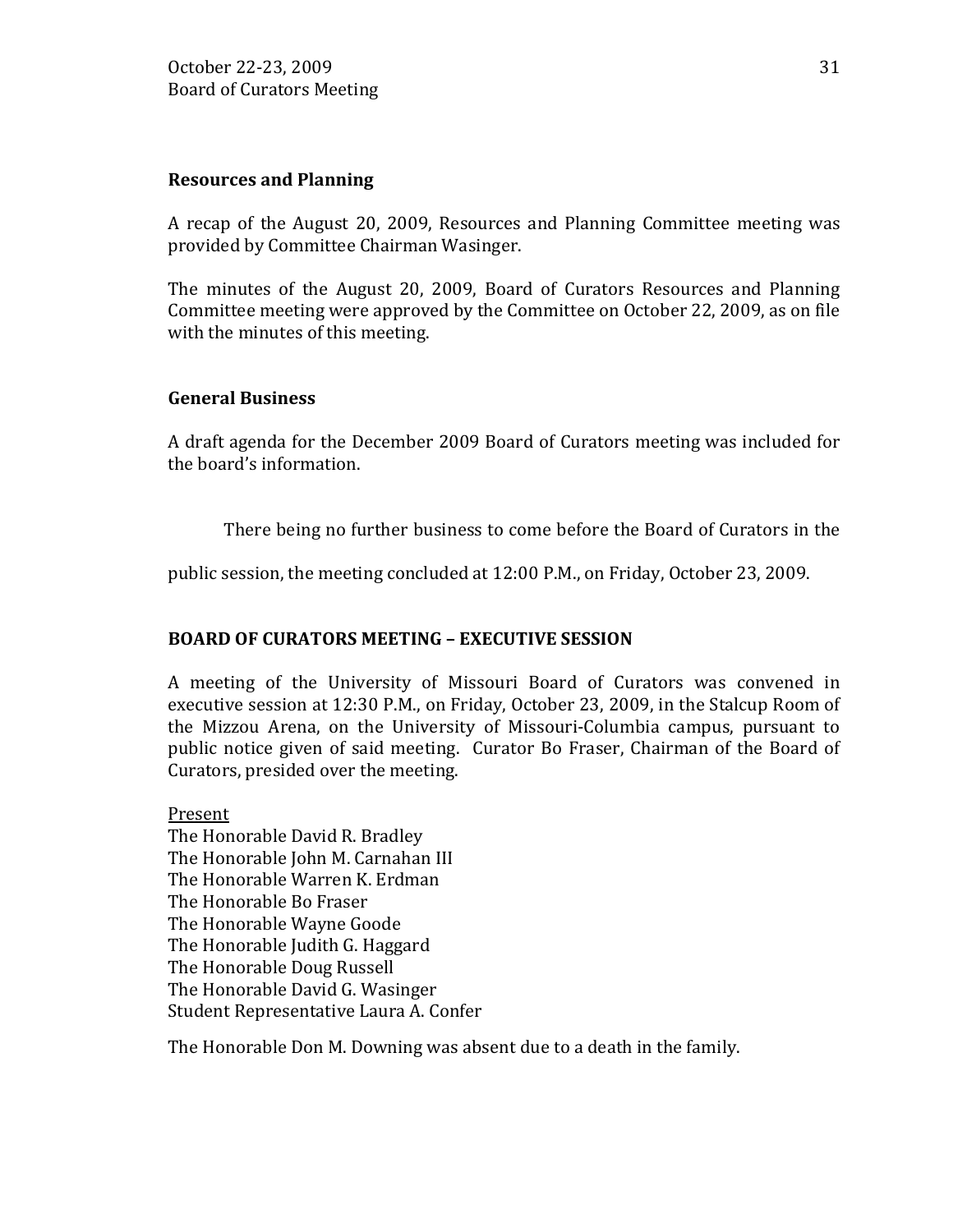Also Present Mr. Gary D. Forsee, President, University of Missouri System Mr. Stephen J. Owens, General Counsel Ms. Kathleen M. Miller, Secretary of the Board of Curators

Performance Assessments Report on General Counsel Owens and Secretary Miller – presented by Curator Erdman, Chairman of the Compensation and Human Resources Committee

Litigation Report – presented by General Counsel Owens

President's Personnel Report – presented by President Forsee

It was moved by Curator Carnahan and seconded by Curator Russell, that the

meeting of the Board of Curators, October 22-23, 2009, shall be adjourned.

Roll call vote:

Curator Bradley voted yes. Curator Carnahan voted yes. Curator Downing was absent. Curator Erdman voted yes. Curator Fraser voted yes. Curator Goode voted yes. Curator Haggard voted yes. Curator Russell voted yes. Curator Wasinger voted yes.

The motion carried.

There being no further business to come before the Board of Curators, Chairman Fraser declared the meeting adjourned at 1:35 P.M., on Friday, October 23, 2009.